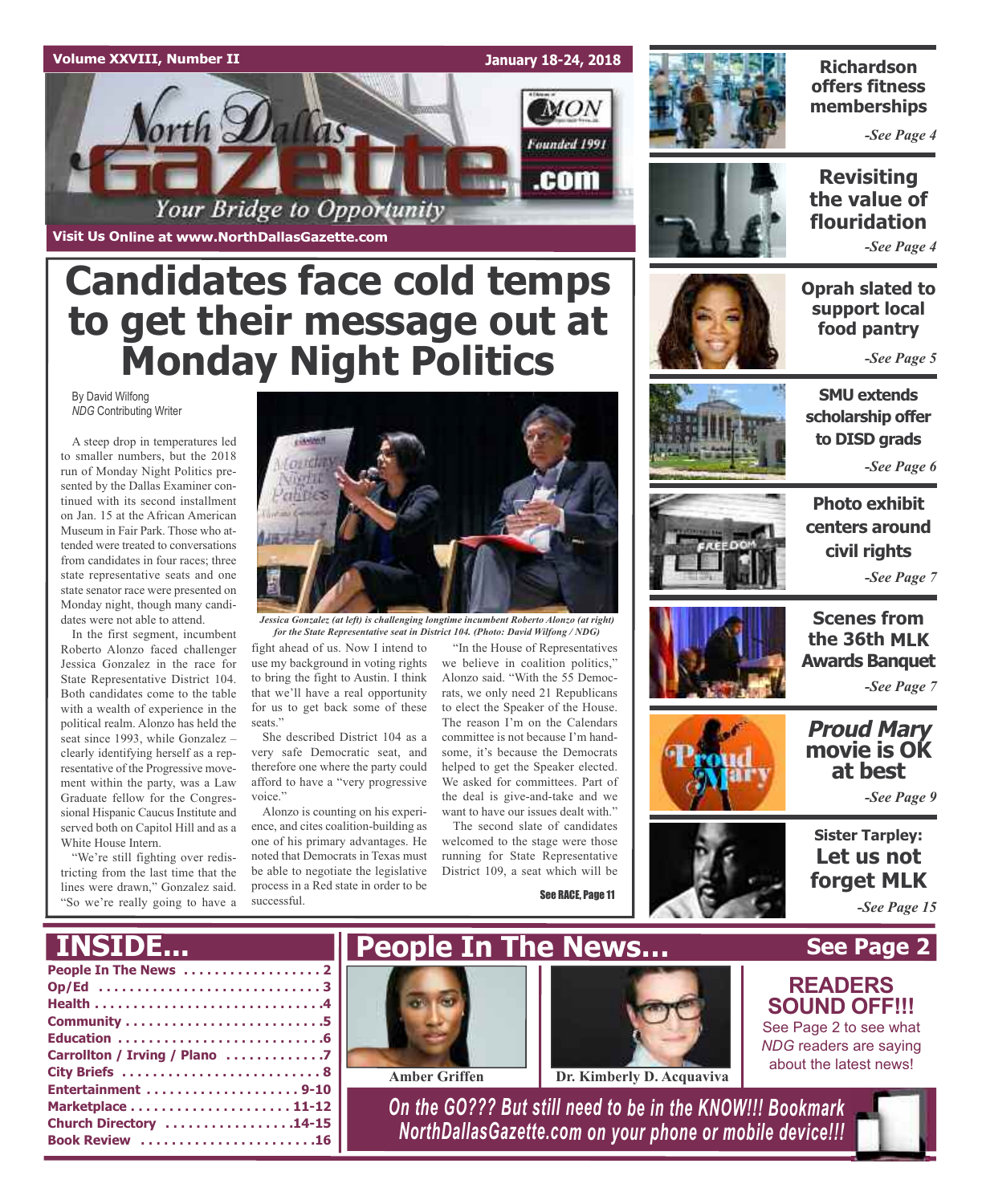### **People in the News www.NorthDallasGazette.com**

### **Amber Griffin**

Registration is now open for "Empowering Tomorrow's Women Today," a free Dallas community event designed to educate, inspire and prepare young women to network, start earning income and become financially literate. The event will be held on Jan. 20 from 2 to 4 p.m., at the Blackstone LaunchPad at UT Dallas.

Hosted by Skratch, a Dallas-based mobile platform that connects teens with odd jobs ("gigs") in their neighborhoods to earn income conveniently and their schedules allow. The cata-



lyst for this event was recognizing that first opportunities to work give young women the chance to own and deliver their best first impression. Skratch is creating opportunities like this to provide safe, relevant and

accessible opportunities by introducing income to teens while teaching financial literacy because in the past 40 years, there has been a 30 percent decline in teens entering the workforce.

Although admission to the event is free, a donation to Genesis Women's Shelter is suggested. Recommended donations include:. restaurant, grocery or retail gift cards collected at event will be provided to the shelter to help mothers and families they serve.

Featured panelists of "Empowering Tomorrow's Women Today" include:

• Amber Griffin, international model and founder of the Model Prep program • Randi Rubenstein,

speaker and author of The Parent Gap: Tools to Keep Your Cool, Stay Connected and Change Unhealthy Patterns

• Summer Pailet, Collaborative Managing Partner at ID360inc, a people development firm, she is a business owner and soulpreneur.

• With moderation by Janelle Brandom, social media anchor for WFAA 8 News Daybreak Morning Show in Dallas.

Model Prep was founded by professional international model Amber Griffin to guide young girls to become the best they can be both inside and out. She personally developed the Model Prep program to teach the importance of selfconfidence and personal strength, as well as to bring awareness to appropriate make-up and fashion to fit each young girl's personal style.

Griffin's goal when she founded Model Prep was to help as many girls as possible learn the basics that all girls should know to avoid pitfalls that are all too common these days. With a focus on classical fundamentals for young ladies, Amber and her team of professionals guide Model Prep girls through each step of the program as their mentor. Model Prep is for all girls and you need not to be a model to attend. They invite and welcome all girls between the ages of 11 to 17.

"Model Prep is centered around growing self-confidence, because this is something I struggled with throughout my teenage years. I didn't have a big sister or someone to mentor me through life's ups and downs, which is something every girl needs and will find in Model Prep," Griffin shared on Modelprep.com.

To learn more about the organizer of this event, please visit www.skratch.co.

### **Dr.KimberlyD.Acquaviva**

Dr. Kimberly D. Acquaviva, who grew up in Irving, ended 2017 with the news that her first book, *LGBTQ-Inclusive Hospice and Palliative Care: A Practical Guide to Transforming Professional Practice*, was awarded Book of the Year by the American Journal of Nursing.

The award was given in the Palliative Care and Hospice category.

Lauded by health care professionals for its extensive research and Acquaviva's passion for the sub-



ject; the book is a practical guide geared toward physicians, advanced practice registered nurses, registered nurses, social workers, counselors, and chaplains working in the industry. Reviewers state that even though the book is anchored in evidence and extensively referenced, it's written in plain language.

Most notably, instead of seeking to inform health care workers on how to handle LGBTQ patients as a "special population," Acquaviva sought strategies for providing care to all patients in a manner that is inclusive of LGBTQ needs.

"This book provides an in-depth yet user-friendly cultural competency lesson that encompasses such important topics as terminol-

ogy, historical context, family dynamics, physical histories, care planning, ethical and legal issues, spirituality, and institutional inclusiveness," said Sherrill Wayland, manager of National Projects for SAGE (Services & Advocacy for GLBT Elders).

"All of these topics are essential to provide quality end-of-life care for LGBTQ patients, their spouses or partners, and families of origin/choice. The skills and competencies presented in this invaluable book extend beyond the hospice and palliative care provider and can

serve as useful tools in all segments of the medical field, from the academic classroom and hospital diversity initiatives to homehealth and long-term care settings."

Acquaviva now lives in Washington, D.C. and is a tenured professor at the George Washington University School of Nursing, where she is a founding faculty member and has worked there since 2004.

She is currently writing a second book which will detail the pioneering work of lesbians in the nursing field. Her scholarly work focuses

on LGBTQ aging and endof-life issues, and her clinical work has been with patients and families facing life-limiting illnesses in both hospital and hospice settings.

In her free time, Acquaviva has a letterpress business called Ink & Imp Press. She runs the business out of her garage print shop using an 1894 Chandler & Price printing press and old metal type. She's also an Assistant Scoutmaster with the Boy Scouts and a First Day (Sunday School) teacher at her Quaker meeting house.

## **NDG Readers Sound Off...**

### **An open letter to GovernorAbbott**

Well said, Mr. Gray. *- Susan*

Thank you Ed Gray for your always welcomed insight on situations which would require a second look and an "Ed Gray" voice of translation.

*-David*

### **Dallas scrambling to keep school guard crossing program**

Has anyone asked DISD Trustees Flores and Marshall who founded the PAC to dissolve DCS what their plan was for crossing guards? Was it like the plan for the suburban districts that use DCS – you are on your own kids? Surely they considered this. If not, then why not? After all they criticize the women and mothers on the board for asking questions and seeking information.

### **Let us not forget, Dr. Martin Luther King, Jr. (Part one)**

This was a beautiful article by Sister Tarpley. Thank you! In December 1999 at a Federal Memphis Civil Court a jury of 12 found that the government had conspired to assassinate Martin Luther King, Jr. The transcripts of the trial are on the King Family website.

Dr. William F. Pepper, a personal friend of Martin, was the attorney for the King Family in this trial.

The updated story can be found in (a Youtube video froman)April 2017 interview by James Corbett with Dr. William Pepper. *-TomT*

### **Is dallas water safe to drink?**

To the editor,

Once again, it is time to renew the contract for community water fluoridation in the city of Dallas. The evidence on the safety and efficacy of water fluoridation is overwhelming. Every major public health and medical organization, and well over 2000 studies and peer-reviewed papers, support the benefits and safety of water fluoridation in preventing unnecessary tooth decay. This includes the American Dental Association, the American Academy of Pediatrics, the Centers for Disease Control and Prevention, and the past



**Not Ce rtified by the Te x a s Boa rd of Lega l Spe c ia l i za tion** ¥ If you qualify. \*Fees quoted above are minimum down payment needed to begin processing your case.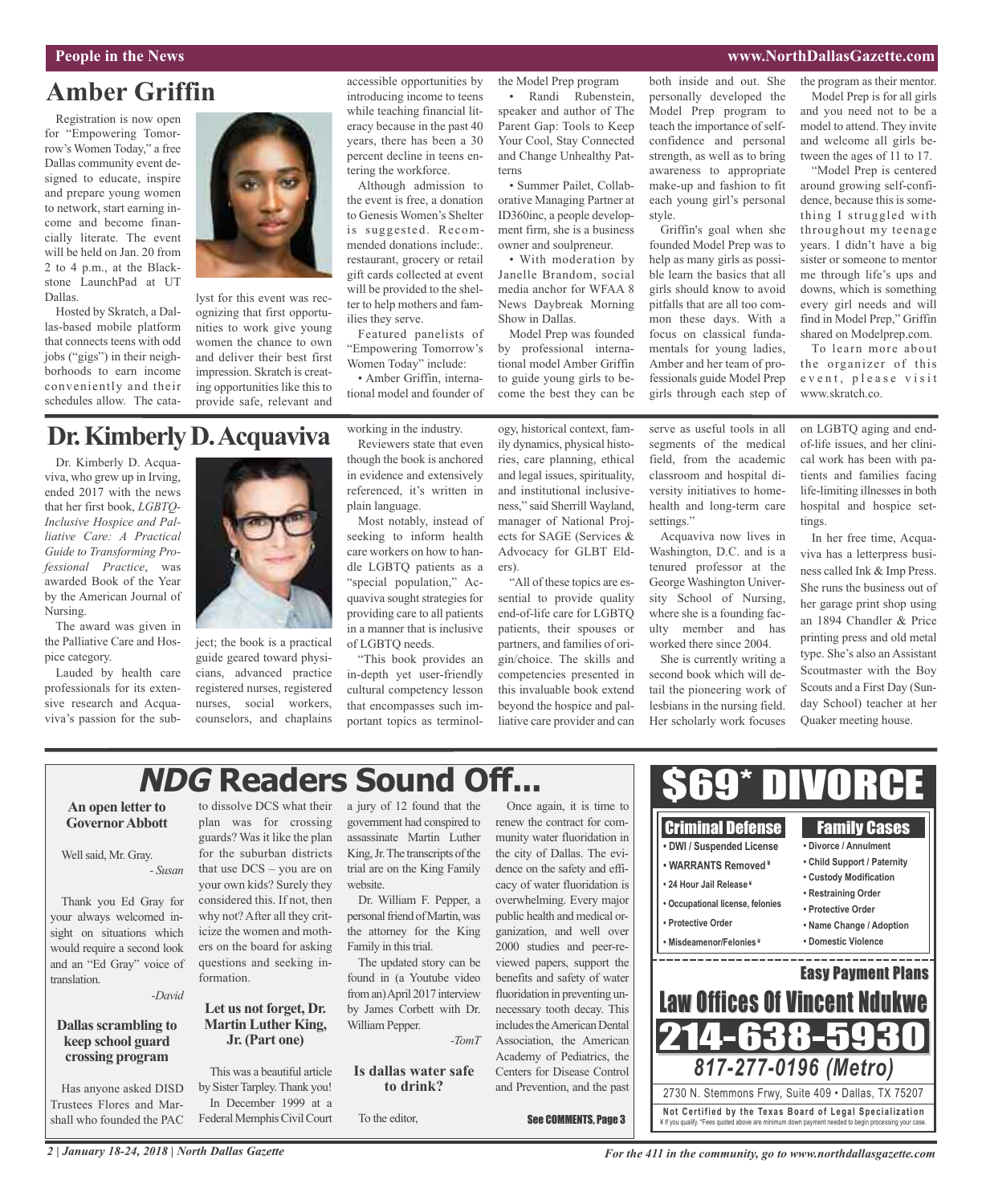### **www.NorthDallasGazette.com Op-Ed**





## **Black women need real change, not just Thanks**

By La'Tasha D. Mayes Executive Director, New Voices for Reproductive Justice

After Roy Moore's defeat at the hands of Alabama voters—driven by Black voter turnout, especially the votes of Black women—we saw the celebration, credittaking, and meaning-making that usually accompanies a progressive electoral victory. But one thing was different this time. This time, mainstream media and social media feeds flooded with messages acknowledging and thanking Black women for our role in the outcome.

Welcome to the reality Black women have known about—and named—for decades.

One of the hashtags that took off amid the Alabama election returns and the following days was #Trust-BlackWomen. But what does it mean to trust Black women? What does it mean to advance a policy agenda that addresses the issues Black women face in this country?

Black women voters are not a monolith—we're diverse, complex, and deeply engaged in national, state, and local policy debates. We don't all agree. But there is a set of values and policies that most Black women hold close to our hearts: we want a future where we can live with respect, health, and justice. Where we can decide whether and when to have children, and raise those children without fear of hunger, violence, or dis-

### **COMMENTS,** continued from Page <sup>2</sup>

five U.S. Surgeon Generals. Kids throughout the country, and right here in Dallas, suffer unnecessarily from painful oral health problems. And so do older adults. Optimal water fluoridation is the first line of defense in a lifetime of fewer cavities for young, old, rich and poor. Many residents who do not have dental insurance or who cannot afford to see a dentist for prevention of dental decay

crimination. Where we can realize our dreams and highest human potential.

For a start, I hope that this election can finally put to rest the ludicrous question of whether a progressive agenda must include support for abortion access. (Yes, absolutely it must.) Not only are Black women overwhelmingly supportive of abortion access, but nationwide, keeping abortion legal has the highest levels of support in decades. Being able to make our own decisions about our bodies, pregnancy, and parenting is crucial to Black women's dignity and self-determination.

Black women are already leading the way in reproductive health, rights, and justice policy. In 2015, after decades of work by Black women advocates, Representative Barbara Lee (D-Calif.) led the introduction of the EACH Woman Act to repeal the Hyde Amendment's Reign of Terror on poor women, and the bill today has 128 co-sponsors in the House, even in this incredibly hostile political moment.

In another show of leadership, women of color in the Senate and their colleagues sent a bold and defiant letter to Trump demanding that he strip the Hyde Amendment and other bans on abortion coverage from the budget. I doubt anyone is holding their breath for him to do the right thing, but that should never stop our leaders in Congress from taking a principled proactive stand.

rely solely on water fluoridation or toothpaste to prevent cavities. To deprive them of this inexpensive resource does a disservice and goes against all the evidence based science of dental disease prevention. I hope and expect that the Dallas City Council looks to the science on water fluoridation, and Iwould bemore than happy to speak with members of the Council in greater detail about the safety and efficacy

rights, and justice platform that respects Black women must go beyond abortion. Black women in the U.S. are dying in childbirth at many times the rate of White women, a national health crisis that has gone largely ignored. Black women also suffer and die at disproportionate rates of reproductive cancers like breast and cervical cancer. In addition to contraception and abortion care, we need access to quality affordable health care and coverage for the full range of reproductive care including cancer prevention, screening, and treatment, and prenatal, maternity, and postpartum care. The Affordable Care Act—a law Black women championed—was a monumental step in the right direction. Today, we're fighting to hold on even to that, and we know a much more accessible and comprehensive solution is needed.

But a reproductive health,

Every day in this country, Black women face nearly impossible odds to raise our children with dignity, love, and abundance. But the cruel anti-family budget and tax policies of the conservative GOP have decimated funding for nutrition, housing, and other necessities while lining the pockets of their wealthy donors—even as they have failed to reauthorize the Children's Health Insurance Program also known as CHIP. We must do everything in our power to reverse this dangerous redistribution of wealth and well-being from the poor to the super-rich.

of this proven public health measure.

Sincerely, *KennethA.Bolin,DDS,MPH* American Board of Dental

Public Health Diplomate

Considering the preponderance of information that begs for a change from floride to no floride; I fail to understand why the floride folk are so "set in stone" against trying something new. However, if this boils down (like almost everything else) to a question about

Finally, we must address the ways in which police and prisons have been weaponized against Black Americans to rob us of our loved ones through mass incarceration and deadly police violence. Black lives matter is more than a hashtag, organization, or movement. It's the urgent cry for justice from the mouths of mothers, sisters, wives, partners, and daughters.

Time and time again, Black women have been told to wait our turn. When male citizens—both White and Black—got the legal right to vote, we were told to wait our turn. When white women built a suffrage movement on our backs and out of our genius and then cut us out of it, we were told to wait our turn. And when Democrats and Republicans alike have taken our votes for granted while ignoring our needs, we have been told to wait our turn.

No longer. It's time for this country to do more than thank Black women—it's time to put our issues in the center of the political table and follow the leadership of Black women as we construct a new nation that affirms the human rights of us all.

*La'Tasha D. Mayes, the founder and executive director of New Voices for Reproductive Justice, that presents a clear and compelling case for policies that center Black women's health and needs. You can follow her on Twitter @duxfemfac.*

somebodys money; I totally understand. I wonder how many of the floride folk stand to make a few quarters – or whatever, off the continued use of floride in public water systems. Who's making money off the use of floride? And who will lose money if floride use is stopped?

*Anonymous NDG* Readers Respond

**To share your opinion visit NorthDallasGazette.com**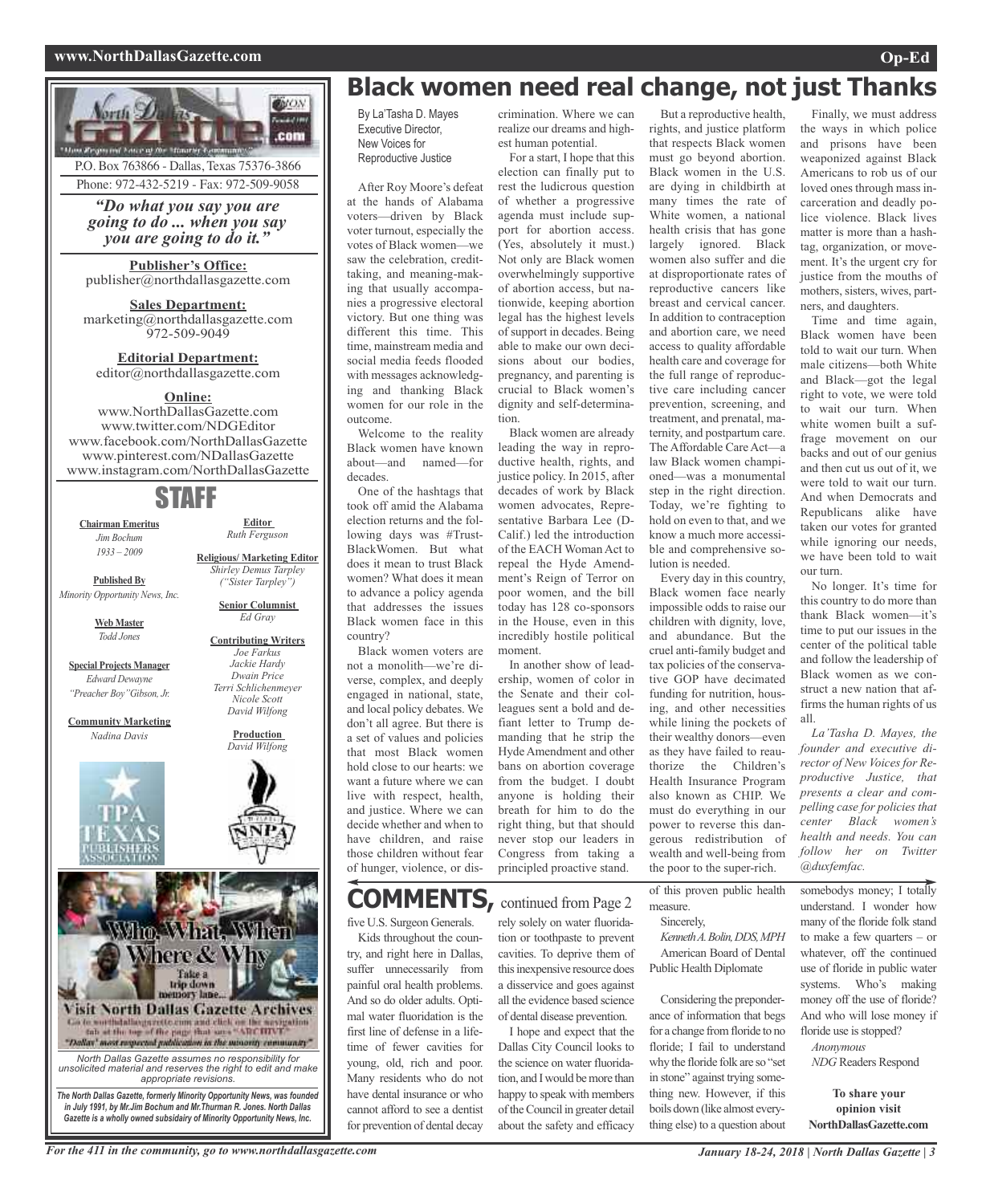### **Richardson offers wallet-friendly membership fees at recreation centers**

If your New Year's resolutions include "get fit" and "save money," you can do both at a City of Richardson recreation center for a yearly fee of \$60 for residents and \$120 for nonresidents.

Memberships are valid at both Heights and Huffhines recreation centers, and each facility includes a cardio fitness area/weight room, a full-sized gym including a regulation-sized basketball court, a game room, free WiFi, a sauna and locker rooms. In addition, each offers fitness classes for an extra charge including martial arts, a variety of dance forms, yoga, Zumba and fitness boot camps (new/revamped offerings for 2018 include archery for kids and chess for all ages). Nearby outdoor activities can be added on to a workout, such astennis at Huffhines Tennis Center, swimming at Heights Family Aquatic Center (during the summer), or walking/jogging on the

trails of Heights Park and Huffhines Park.

Resident rates are available only to persons who live in Richardson and provide a driver's license or current water bill. People who work in Richardson may purchase a corporate membership by providing a recent paycheck stub or a corporate photo ID.

Memberships may be purchased online at www.cor.net/parksonline and in person at either center; Heights Recreation Center at 711 W. Arapaho Rd., 972-744-7850; or Huffhines Recreation Center at 200 N. Plano Rd., 972-744-7881.

For further information about the recreation centers and membership rates, go to www.cor.net/parks. Information about rec center classes may be found at www.cor.net/parksonline. For aquatics and tennis information, visit www.cor.net/aquatics and www.cor.net/tennis.



### **Guest Op-Ed: Do Dallas residents need community water fluoridation? Yes, and here's why**

*Steve Johnson / Flickr*

By Beth Stewart *NDG* Guest Contributor

Oral health and general health are not separate. Dental care is the most prevalent unmet health need of children in the United States and dental caries (the #1 childhood chronic disease causing tooth decay) is five times more common than asthma. Untreated dental decay can lead to malnourishment, bacterial infections, pain and even death.

Dental disease is often misunderstood as a problem that affects individuals due to their own irresponsibility or ignorance when in reality it is a complex health issue tied to education, access, insurance coverage, and many more confounding factors. Self-sufficiency and personal responsibility are important concepts regarding dental disease impact on overall health, but one must also consider societal determinants and factors individuals cannot control. Every person should have access to effective, low-cost cavity prevention.

Water fluoridation is still necessary. Community water fluoridation and brushing with fluoride toothpaste complement each other, like seatbelts and airbags in automobiles. Both work individually, but together they provide even better protection. Many years after fluoride toothpaste became widely used,



an independent panel of experts examined the specific impact of water fluoridation and determined that fluoridation reduces tooth decay by about 29%.

Community water fluoridation is safe. The National Academies Advisers to the Nation on Science, Engi-

neering and Medicine routinely conduct a scientific review of EPA's Standards of Fluoride in drinking water and to date have found no adverse health outcomes regarding Musculoskeletal Effects, Reproductive and Developmental Effects, Neurotoxicity and

Neurobehavioral, Effects on the Endocrine (Thyroid) System, Effects on the Gastrointestinal, Renal, Hepatic, and Immune Systems, Genotoxicity and Carcinogenicity.

Fluoridation is cost effective. For Dallas, the cost of fluoridation is only \$0.49 per year per person, so that a lifetime of cavity prevention is less than \$39. According to ADA's 2016 Survey of Dental Fees, the average cost of a filling is \$204. The Centers for Disease Control and Prevention (CDC) estimates that every \$1 invested in water fluoridation saves \$38 in dental treatment costs. The reduction in just the costs of filling and extracting diseased teeth far exceeds the cost of

fluoridation. The CDC reports that if all water were fluoridated, it would save over \$1 billion annually.

Everyone should have the right to choose whether they drink fluoridated water or not. People that oppose fluoridation are removing that choice for all residents and are providing no options except for everyone to pay for more treatment at the dental office.

When we fail to use proven preventive strategies like community water fluoridation, the consequences are felt by nearly everyone – not just those who say they don't want fluoridated water. In one way or another, the cost and impact of tooth decay affect virtually everyone in the community.

Community water fluoridation remains the most effective, cost-efficient method for reducing dental disease in all populations regardless of age, gender, race, ethnicity, or family income levels and is a smart health strategy worth maintaining.

*Beth Stewart is the Executive Director of Texas Oral Health Coalition, Inc.*

*Editor's Note: The discussion regarding fluoride in the water has generated a passionate discussion as shown in our reader's comments following recent stories shared on this public health topic. The opinions expressed in this op-ed or the one published last week do not necessarily reflect the views of NDG.*



inquiries1909@gmail.com

Introducing a new way to meet, work & play! The Economic Empowerment Center is the perfect place. for your next trade show, conference or private party!



Monthly meetings ·Special events ·Trade shows

Contact us at 214-540-6932 or

leasing@transformanceusa.org

Business seminars ·Birthday parties 8 Currosaferas

Holday parties -Non-profit compaign kicketts Charch services

### ECONOMIC **EMPOWERMENT CENTER**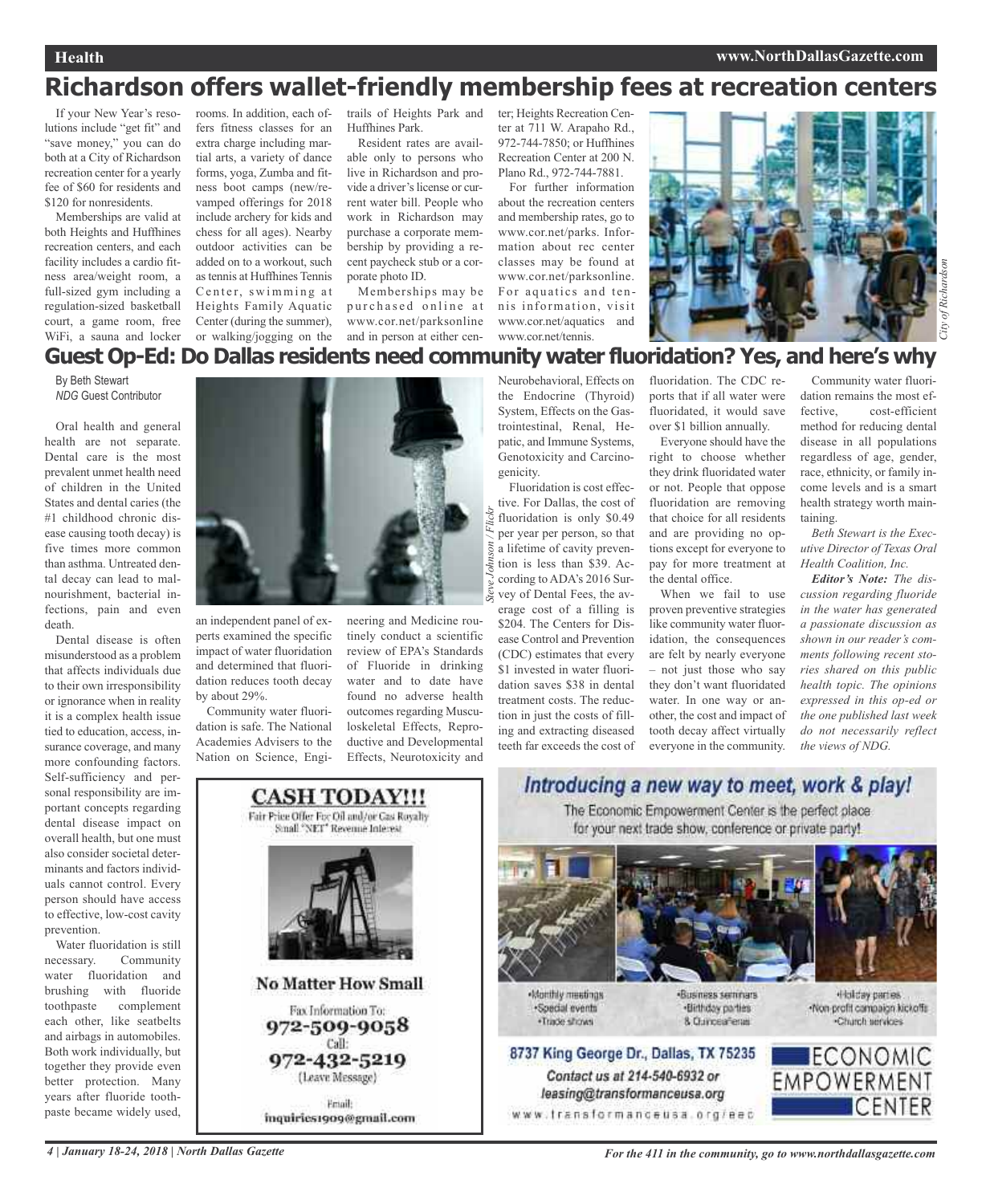## **Oprah announced as keynote speaker for Minnie's Food Pantry Gala**

Minnie's Food Pantry, a national non-profit organization with a mission of feeding the hungry, announced Oprah Winfrey as the keynote speaker for its 10thAnniversary "Feed Just One" Gala. This star-studded, black-tie event will be held on Tuesday, April 3 in Collin County. The red-carpet will start at 5:30 p.m. and the dinner and program will start at 7 p.m. The evening will include dinner, a live auction, remarks from



Oprah Winfrey and other surprises to be announced. "I have been a 'student'of

Oprah's for more than 30 years," said Cheryl Jackson,

founder of Minnie's Food Pantry. "I've watched, listened and learned a lot of what has helped me to make Minnie's Food Pantry a national charity. It's an esteemed honor to have the voice of one of the most powerful women in the world, Oprah Winfrey, resonate at our ten-year celebration. It reminds our staff, board of directors, sponsors and the thousands of volunteers, that our work is not in vain. We are grateful."

Emmy nominated actress, author and President of LightWorkers Media, Roma Downey and award-winning television and film producer Mark Burnett, President of MGM Television Group and Digital will be honored with the Minnie Ewing Legacy Award presented by Toyota. The legacy award identifies, supports and celebrates individuals who have demonstrated "the heart of a giver" in the same way that Minnie

Ewing lived her life. It acknowledges individuals who have exhibited outstanding leadership and contributed at least 300,000 meals to Minnie's Food Pantry.

Founded by Dr. Cheryl 'Action'' Jackson, Minnie's Food Pantry has literally been rolling out the red carpet for more than 10 years as they provide food for families living in low income, food insecure households. An award winning

non-profit organization and largest food pantry in Collin County, Minnie's Food Pantry has provided more than 7 million meals and brought the issue of food insecurity to the forefront on both a local and national level.

**Community**

Minnie's Food Pantry's "Feed Just One" Gala tickets, sponsorships, tables or for other information, please email Zoya@MinniesFood-Pantry.org or call (214) 709- 4449.

## **Lewisville calls out to new vendors for ColorPalooza 2018**

The City of Lewisville is now accepting vendor applications for ColorPalooza 2018: A Celebration of Spring.Artists, artisans, craft exhibitors, and non-profit organizations are encouraged to apply as the success of ColorPalooza is largely dependent on a variety of vendors offering different

artistic and environmental options.

ColorPalooza, the annual outdoor festival, will be held on Saturday,Apr. 14, 10 a.m. – 5 p.m., in historic Old Town Lewisville.Admission to the festival will be free, although some activities will carry a nominal charge.

To qualify as an Artist/Ex-

hibitor vendor, all products on display must be handcrafted, hand-stitched, homemade, or manufactured by the applicant or applicant's representatives. Examples include paintings, sculpture, pottery/ceramics, textile arts, photography, hand-carved items, handmade jewelry, bead work,

up-cycled materials, mosaics, hand-sewn quilts, crafts, leather-working, metalworking, stained glass, and blown glass objects.

Non-profit organizations wanting to participate in ColorPalooza are welcome and encouraged to provide some type of interactive craft or art project during the event to reinforce the festival theme.

Application deadline is Friday, March 16. Vendor applications can be downloaded at LewisvilleColor-Palooza.com. For answers to vendor-related questions, contact Jamie Milstead at j m i l s t e a d @ c i t y oflewisville.com.

The festival features Chalk this Way, the annual sidewalk chalk art extravaganza; EcoAlley; live musical performances on the Lonestar Toyota Stage in Wayne Ferguson Plaza; Do-It-Yourself Tie Dye; strolling entertainers; cultural group performances; midway attractions; and more.

## **Southern Dallas loses beloved pillar of the community**

Businessman and entrepreneur Jasper Baccus died this week at the age of 89. Baccus opened the first Baccus Cleaners, more than five decades ago, deep in the heart of the southern Dallas community after selling his Cadillac to help fund the project. His renowned passion for cus-

tomer and community service led to the opening of numerous dry cleaner locations, including a laundry service and a washateria, providing jobs and opportunity to area-residents in addition to his business's services to its customers.

"Mr. Baccus was a good friend of Dwaine's and

mine," commented former State Representative and current Congressional candidate Barbara Mallory Caraway, also wife of current Mayor Pro Tem and Council member Dwaine Caraway, via social media. "He was a great businessman and leader…I am happy I had a chance to

know him."

Baccus, whose father and grandfather also owned their own businesses, passes down a family tradition of business ownership to his offspring – now the fourth generation of Baccus business owners and entrepreneurs. Baccus leaves behind 17 children, many friends,

and a community in mourning.

A wake has been scheduled for Baccus on Monday, Jan. 22 from 6 p.m. to 8 p.m. at Central Point Church of Christ located at 7440 Westmoreland, Dallas. A funeral has been arranged for Tuesday, Jan. 23 at 11 a.m. at the same location.







*For the 411 in the community, go to www.northdallasgazette.com*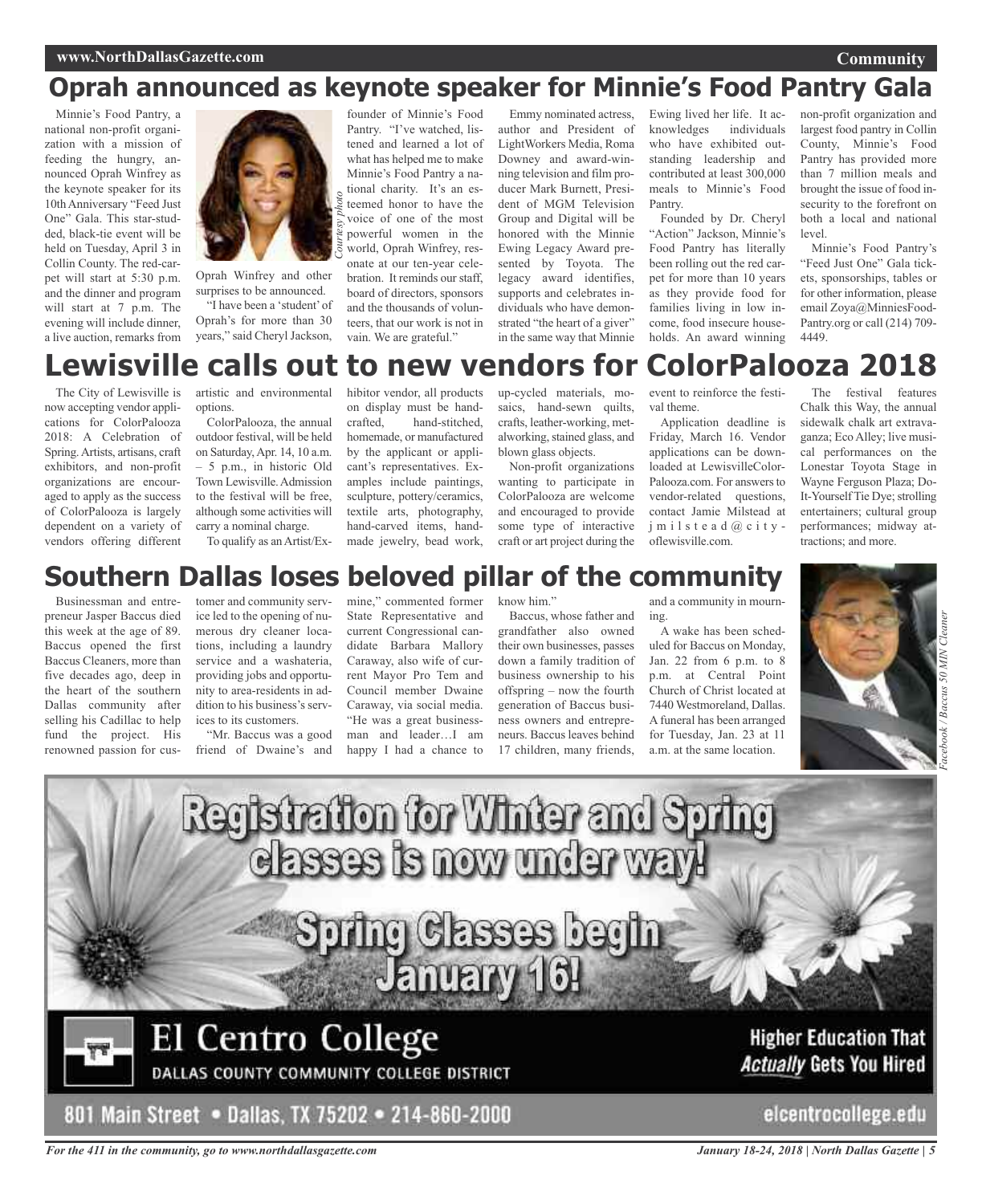## **SMU offering four-year scholarships for Dallas ISD students**

SMU is working to provide more students in the Dallas area with an opportunity for a valuable SMU education by expanding eligibility for an existing scholarship program and by partnering with Dallas County Promise for five new scholarships

SMU will expand the opportunity to apply for 10<br>scholarships previously scholarships available only to Dallas ISD graduates. The expanded program, the Dallas County Mustang Scholarship, will award up to 10 four-year combined scholarship packages worth more than \$225,000 each to cover full tuition and fees for eligible students who will graduate from any high school located



in Dallas County.

High school seniors interested in the Dallas County Mustang Scholarship should complete the SMU admission application, the Mustang Scholars essay, the FAFSA and CSS Profile or TASFA by Feb.1, 2018. Please visit w w w. s m u . e d u / m u s tangscholars to learn more. Aiming to provide a

bridge to SMU for students who begin their education in community college, SMU and Dallas County Promise are partnering in a new financial aid program – the SMU Mustang Promise Scholarship. The new program will award up to five two-year scholarships annually to eligible high school seniors who have success-

#### fully completed the Dallas County Promise Program and plan to transfer to SMU after earning a qualifying associate degree from the Dallas County Community College District.

"There are future Dallas County leaders among the students attending high school in our community who may not get their best chance to lead because financial means is a barrier to an undergraduate college degree," said Wes Waggoner, SMU associate vice president for enrollment management. "Expanding eligibility for some of our existing scholarships, and joining the Dallas County Promise Program, is going to be a great way to help identify these

students as high school seniors and give them an opportunity to attend and graduate from SMU."

Students selected to receive the Dallas County Promise scholarships will be eligible for free tuition for up to three years toward completing a degree at any DCCCD college. Each twoyear SMU Mustang Promise Scholarship will then contribute to a full tuition and fees scholarship – an award worth more than \$110,000 over the two-year period, allowing the students completing an associate degree from a DCCCD college to then complete their undergraduate degree at SMU.

To be eligible for the Dallas County Promise Scholar-

ship, high school seniors at Promise-eligible high schools must complete the Dallas County Promise Pledge by Jan. 31, 2018; and apply for the fall semester at a Dallas County Community College and complete a FAFSA/TASFA by March 15, 2018. Full student information is available at www.dallascountypromise.o rg/students.

Waggoner added that students who apply for the twoyear SMU Mustang Promise Scholarship also would be considered for other scholarships and financial aid available to SMU undergraduates. More than \$90 million in academic and need-based aid is awarded to SMU undergraduates each year.

learn more >

### **Toyota donates \$60k to HBCUs and Tom Joyner Foundation in honor of Dr. King**

In honor of the life and vision of Dr. Martin Luther King, Jr., Toyota Financial Services(TFS) announced its continued support of Historically Black Colleges and Universities (HBCUs), with its annual donation of \$60,000 to five HBCUs and the Tom Joyner Foundation.

TFS established the donation to meet and assist numerous talented young minds who may have otherwise been unable to complete their education due to the lack of financial aid. The program builds upon a decade-long partnership between Toyota and the Tom Joyner Foundation to support HBCU students.

"Dr. King believed all young people should be given an opportunity to receive the best education possible," said John Ridgeway, general manager of TFS' Customer Service Center in Maryland. "It's been an honor for Toyota to support the mission of HBCUs, and help these students reach their academic and professional aspirations." The following universities

will each receive \$10,000: 1. University of Maryland

– Eastern Shore, Princess Anne, Md.

2. North Carolina A&T University, Greensboro, N.C. 3. Lincoln University, Lin-

coln University, Pa. 4. Huston-Tillotson Uni-

versity, Austin, Texas 5. Alabama State University, Montgomery, Ala.

Toyota Financial Services also is donating \$10,000 to support the work of the Tom Joyner Foundation. The foundation provides academic support, scholarships, and programming to over 80 HBCUs in the Southern and Eastern United States.

"Toyota is a valued partner in our mission to help students at these colleges, and we're thankful to be collaborating with them for a fourth consecutive year," said Thomas Joyner, Jr., president and CEO of the Foundation. "These scholarships are game-changing investments for so many of these students who are working hard to achieve their college degrees."

Financial support of universities is key in driving student success and retention at HBCUs, thereby producing high graduation rates.

"Providing this support not only helps ensure students achieve their dreams of higher education, it also contributes to the sustainment of these HBCUs and helps them address the issues that impact student retention," concluded Ridgeway.



To be ready for the jobs of the future, students need learning experiences that meet them where they are, engage them deeply, let them progress at a pace that meets their individual needs, and helps them master the skills for today and tomorrow. To learn more about ESSA and how you can get involved, visit www.nnpa.org/essa.



Collin College Continuing Education hosted the SOAR awards for noncredit English language development course achievement.

These noncredit courses focus on English language development and offer various levels to accommodate

the diverse language skills, goals, and achievement of our students. Level 5 is the highest level of these courses, with specializations in Grammar, Pronunciation, Speaking, Reading, and Writing.

"Learning another lan-

guage conveys a desire to understand others and form connections," said Jim Merritt, program manager for creative careers and languages. "By dedicating the time and effort and overcoming any fears or frustra-See SOAR, Page 7



@ 2018 National Newspaper Publishers Association. All rights reserved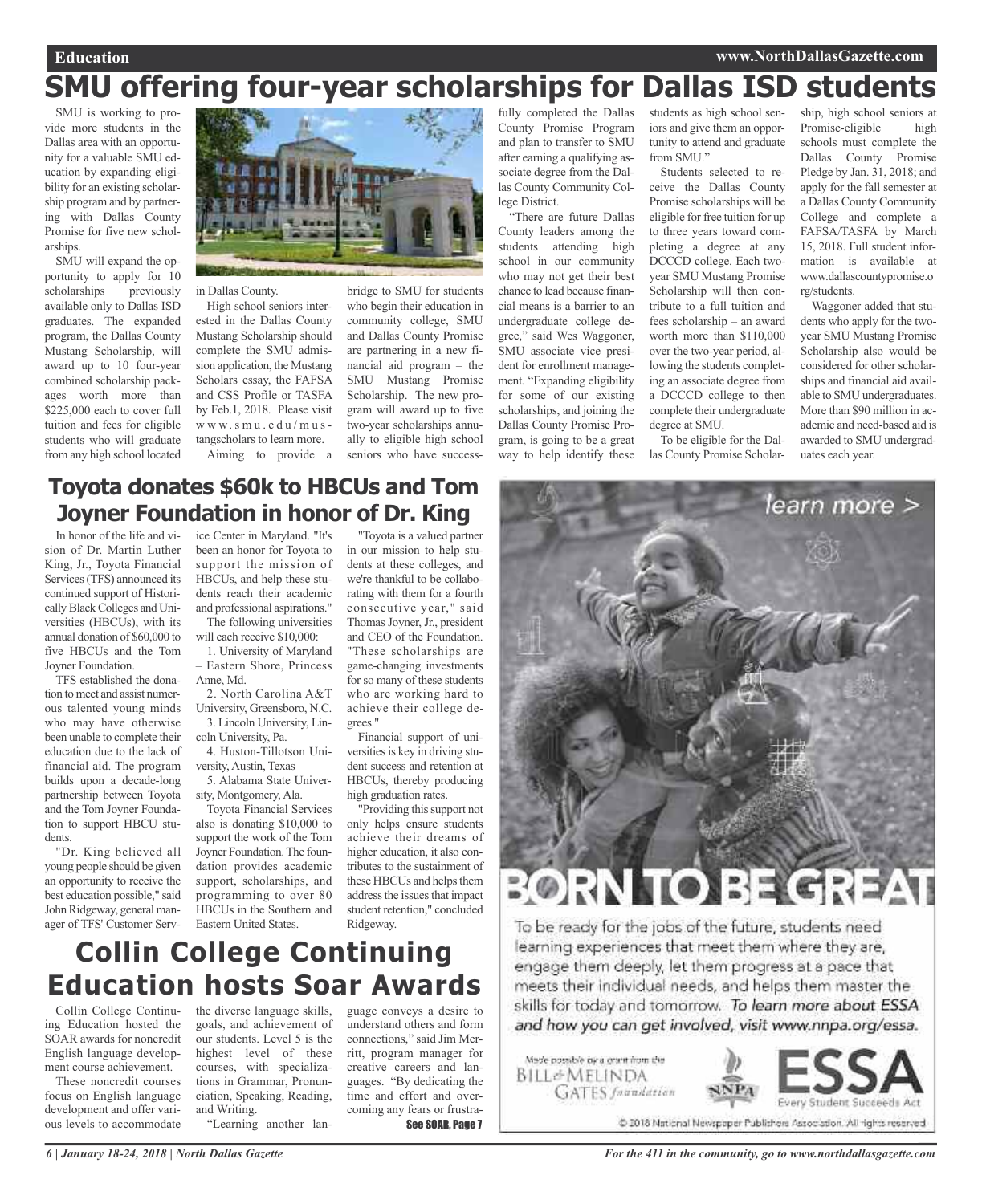### **Plano Mayor receives a leadership appointment on national committee**

Plano Mayor Harry LaRosiliere was appointed to a leadership role in the U.S. Conference of Mayors. New Orleans Mayor Mitch Landrieu tapped Mayor LaRosiliere to head

up the conference's Transportation and Communications Standing Committee. In a letter to the Plano

mayor, Landriu wrote, "I know that you will help the U.S. Conference of

Mayors develop a proactive, strategic agenda on these priority issues. The USCM is a bipartisan organization of over 400 Mayors across the United States. The organization

serves the helps develop and promote effective national urban/suburban policy; build stronger and more effective federal-city relationships; monitor the effectiveness of federal

policy in terms of its service to urban needs; help mayors develop leadership and management tools; and to create a forum in which mayors can share ideas and information.

Mayor LaRosiliere is a member of the organization for professional development and to provide Plano a seat at the table during national conversations.

## **Photography exhibit offers insights of the Civil Rights Movement**

*Courtesy*

*photo*

This Light of Ours: Activist Photographers of the Civil Rights Movement is a major traveling exhibition presenting the Civil Rights Movement (also called the Southern Freedom Movement) through the work and voices of nine activist photographers – men and women who chose to document the national struggle against segregation and other forms of race-based disenfranchisement from within the movement. The exhibition is display at the IrvingArts Center until March 4.

Unlike images produced



by photojournalists, who covered breaking news events, most of the photographers in this exhibit were affiliated with the Student Nonviolent Coordinating Com-

mittee (SNCC) and documented its activities by focusing on the student activists and local people who together made the movement happen.

The exhibition focuses primarily on the Deep South states of Mississippi and Alabama between the years 1963-1966 and features a selection of 157 black and white photographs, representing the work of Bob Adelman, George Ballis, Bob Fitch, Bob Fletcher, Matt Herron, David Prince, Herbert Randall, Maria Varela and Tamio Wakayama. Images are grouped into four themes and convey SNCC's organizing strategies, resolve in the face of violence and impact on the nation's politi-

cal and cultural conscious-

ness. In addition, photographers' eye witness accounts of life inside the movement – their descriptions of how and why photos were taken and their personal revelations of the movement's impact on their lives – are incorporated into audio guides prepared for adults and children.These guides are presented through the actual voices of the photographers and evoke the way activists experienced a quest for social justice that transformed American life.

Organized by the Center for Documentary Expression and Art in Salt Lake City,

Utah, and curated by Matt Herron, one of the contributing photographers, the exhibition's name was inspired by

"This Little Light of Mine;" the children's gospel song, written by composer and teacher Harry Dixon Loes around 1920, to become a civil rights anthem during the 1950s and '60s. The exhibition highlights the efforts of unsung heroes within the movement, capturing the day-to-day struggles of everyday citizens working to register voters, hold workshops, and march for civil rights.

## **Imagine You! Girls' Conference returns to Irving's Lively Pointe**

Girls in middle school and high school are invited to register for the 2018 Imagine You! Conference, which will be held on Saturday, March 3 from 8:30 a.m. to 2 p.m. at Lively Pointe Youth Center. This conference is aimed at promoting a positive self-image and enriching the personal development of today's young women.

Topics for the program this year will include health and wellness, career opportunities, self-defense, and entrepreneurship. Girls will also learn to shop on a budget and

tions, you open yourself up to another world of possibilities. Our ESL program and dedicated instructors help students achieve that goal to understanding and forming new relationships both personally and professionally."

**SOAR,** continued from Page <sup>6</sup>

sharpen negotiation skills as they visit the fashion thrift shop.

Lunch will be provided and participants will receive valuable information and free giveaways. Admission to the Imagine You! Conference is free, but spaces are limited. Registration is on a first come, first served basis.

To register, please download the registration form below, complete all information, and email to Dr. Jaleen Sims: simsfoundationofhope@yahoo .com.

For more information, please call 913-735-3717.

Awards were presented to students in five categories: Amazing Ambassador Award: Jyothi Singidi from

Language & Leadership<br>Award: Marla Miranda Marla Miranda

### **Recognizing leaders at the 36th annual MLK Awards Banquet...**



Perfect Attendance Award: Ira Kuznetsova from Frisco

SOAR Award: Fakhria Rahnamoon from Plano

The awards ceremony also recognized educator Stephanie Messonnier as the ESL Outstanding Educator Award recipient for

the 2017-2018 academic year.

Students voted for the ESL instructor who they believed continually makes a positive impact on the learning experience.

Those interested in improving their English language skills should attend a free ESL Placement testing and advising session. For more information visit www.collin.edu/ce, call 972.985.3790 or email CE $info@collin.edu$ 

Placement and advising sessions will be held at three Collin College locations on these dates:

*(Clockwise from top left) The keynote address for the 36th annual Dr. Martin Luther King, Jr. Awards Banquet was Rev. Dr. William J. Barber of North Carolina.*

*Doris Edmon was the recipient of the Dream Forward Award, given to a City of Dallas employee who goes above and beyond.*

*The Humanitarian Award went to Kym Scott, who was not able to attend the dinner. Accepting on her behalf was Howard Scott, well-known for the band War.*

*It was a full house in the Hyatt Regency Ballroom for the 36th annual Dr. Martin Luther King, Jr. Awards Banquet. (Photos: David Wilfong / NDG)*

> **Courtyard Center**, 4800 Preston Park Blvd., Plano, TX 75093 - 6:30 p.m., Thursday, Jan. 18 - Room 118

> **Central Park Campus**, 2200 W. University Drive, McKinney - 12:30 p.m., Thursday, Jan. 18 - Room LA240

from Allen

Plano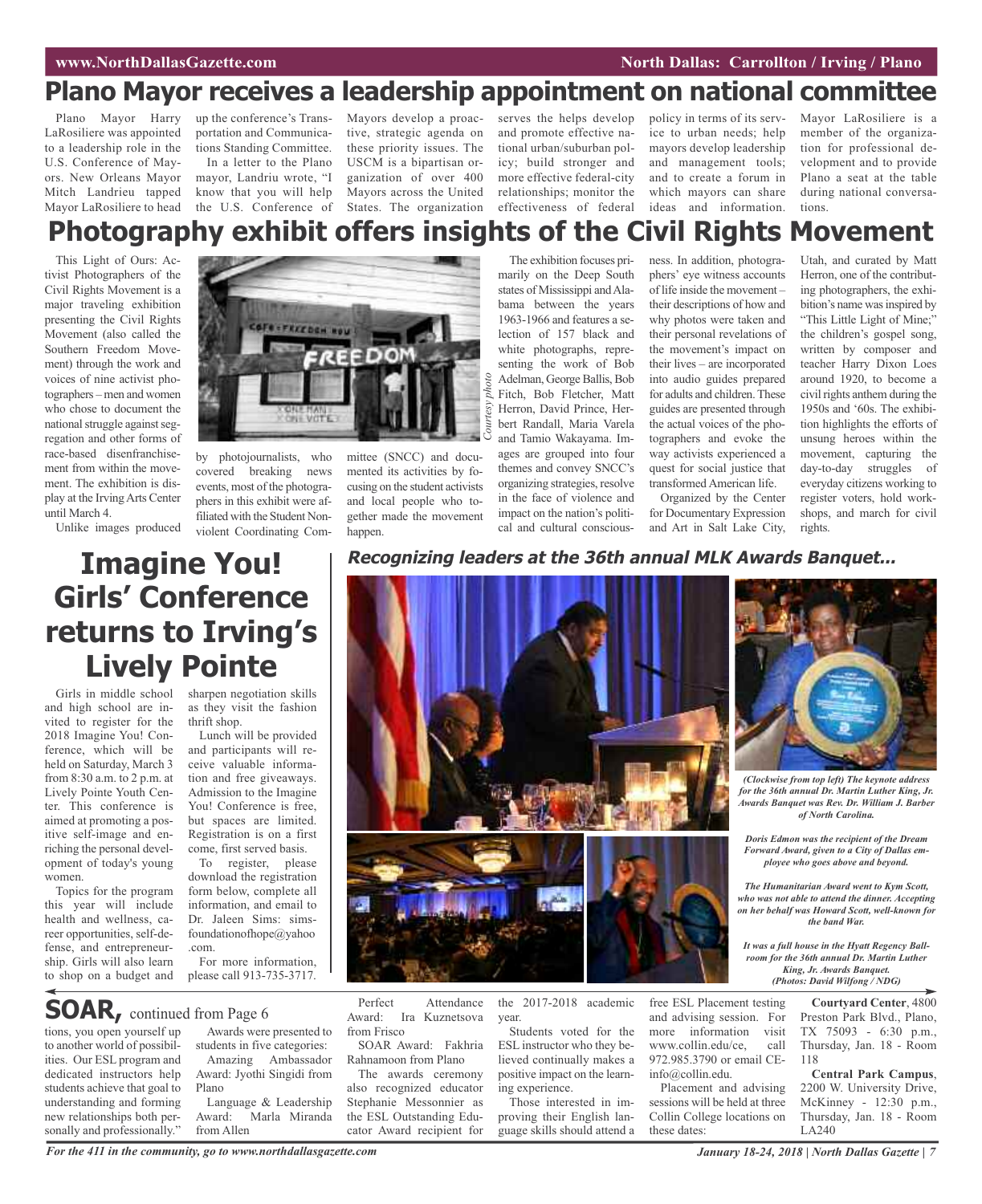### **City Briefs**

### **Dallas**

DFW International Community Alliance, in partnership with the A Plus Academy, is hosting a new series of **Free English as a Second Language (ESL) Citizenship Class** that begins on Saturday, Jan. 20 from 9 a.m. to 11 a.m. at 10327 Rylie Road, Dallas. The series will consist of 12 sessions each Saturday that run from 9 a.m. to 11 a.m. Each class will be bilingual (English and Spanish) and green card holders of all ethnicities are invited to participate. For more information, call 972-885-0888 or visit www.dfwinternational.org/ Citizenship.

**The Dallas Women's March** 2018 will take place Saturday, Jan. 20 from 10 a.m. to 1 p.m. beginning at St. Paul United Methodist Church located at 1816 Routh Street, Dallas and ending at Pike Park located at 2807 Harry Hines Boulevard, Dallas. This march is sponsored by State Representative Victoria Neave, Democratic candidate and Chair of the Dallas Women's March Rhetta



*The Dallas Women's March 2018 will take place Saturday, Jan. 20 in honor of last year's march for women's rights and equality, (Photo Credit: Paul Sableman / Flickr )*

Bowers, Planned Parenthood, Dallas AFL-CIO, and many other organizations united to march for women's rights and equal justice. There will be a rally following the march at Pike Park at 10:45 a.m. featuring music and line-up of speakers.

The City of Dallas is hosting **Neighborhood Public Hearings** to receive input into the development of the Consolidated Plan Budget for the U.S. Department of Housing and Urban Development (HUD) Grants beginning Thursday, Jan. 25 from 10 a.m. to 12 p.m. at

Willie B. Johnson Recreation Center located at 12225 Willowdell Drive, Dallas. The primary purpose of the hearing will be to solicit citizen input for the potential use of HUD funds for low and moderate-income individuals and to inform the public of the budget processes. This is one of a series of hearings that will take place every Thursday through Feb. 13 at various locations around Dallas.

#### **Farmers Branch**

The Farmers Branch Manske Library is hosting **Animal Adventures** Saturday, Jan. 20 from 3 p.m. to

4 p.m. at 13613 Webb Chapel Road, Farmers Branch. All ages are welcome to attend this event where the Dallas Zoo will show of some of its most exciting animals. To tickets or registration is required.

#### **Garland**

DFW for Beto and the Beto O'Rourke Campaign are presenting **DFW Stands with Beto** Friday, Jan. 26 from 5:30 p.m. to 8:30 p.m. at the Plumbers and Pipefitters Union Hall located at 3541 West Miller Road, Garland. This free event is being organized to allow voters across DFW the opportunity to meet U.S. Senate candidate Beto O'Rourke as he competes to be the Democratic candidate to challenge incumbent Republican Senator Ted Cruz in November.

For more information on O'Rourke, visit www.betofortexas.com.

#### **McKinney**

The Heard Natural Science Museum and Wildlife Sanctuary is hosting a **Night Hike** Saturday, Jan. 20 from 6 p.m. to 7:30 p.m. at 1 Nature Place, McKinney. Participants will explore the sights, smells and sounds of the night with Heard Trail Guides as they hike and sharpen their sense to be able to spot animal life and learn more about the inhabitants of the Heard. Preregistration is required for the event and can be done online at www.heardmuseum.org.

#### **Plano**

The Texas Civil Rights Project, Texas House District 67 Democrats, and others are hosting an **Immigration Policy and Economic Security – Citizens Town Hall** Saturday, Jan. 20 from 6 p.m. to 8 p.m. at the East Plano Islamic Center located at 1350 Star Court, Plano. Citizens are encouraged to attend as a panel of community leaders discuss issues relating to immigration, economics, and local infrastructure projects.

#### **Richardson**

Molding Doctors at University of Texas – Dallas (UTD) presents Dance for Haiti Friday, Jan. 19 from 7:30 p.m. to 11 p.m. at the Student Union Faculty Dining Hall at the UTD campus located at 800 West Campbell Road, Richardson. This event will benefit the Emory-Haiti Alliance, which sends medical professionals and medical students to perform surgeries in areas lacking in medical resources and expertise. This event will feature performances by dance groups from the UTD campus. Tickets are \$7 at the door.

Lone Eagle Martial Arts is hosting a **Women's Empowerment and Self-Defense Course** on Saturday, Jan. 20 from 11 a.m. to 12 p.m. at 580 West Arapaho Road, Suite 208, Richardson. This course will teach participants techniques and skills used by police officers and military to protect themselves in encounters. It will focus on observation skills as well as strikes, escapes and realistic scenarios to make sure women feel empowered and safe. This event is free.

*To submit events and announcements,send an emailto editor@northdallasgazette.co m with headline Community Briefs.*

### **Roland G. Parrish named as Finance Chairman of Rep. Eric Johnson's re-election campaign**

Texas State Representative Eric Johnson (D-Dallas) will report over \$362,000 cashon-hand in his semi-annual campaign finance report for 2017. This week Roland G. Parrish was announced asthe Finance Chair of Rep. Johnson's re-election efforts.

Rep. Johnson, who faces opposition in the Democratic

primary for the first time since 2010, raised \$98,000 in the second half of last year, which includes donations from over 200 individuals.

Dallas businessman Roland G. Parrish will serve as Finance Chairman of his 2018 re-election campaign. Parrish is President, CEO/Owner of Parrish

Restaurants, Ltd., which owns 23 McDonald's in North Texas. The company consistently makes Black Enterprise Magazine's BE 100 as one of the Top 100 Black-Owned Businesses in the

U.S. *The Dallas Business Journal* listed Parrish Restaurants, Ltd. as the 9th largest minority-owned business in North Texas in 2016.

"It is truly an honor to have my long time friend and supporter, Roland Parrish, serve as the Finance Chairman of my re-election campaign," stated Johnson.

"Mr. Parrish is a legendary businessman who is nationally recognized not only for his business acumen, but for his philanthropy. I know he will do a great job in making sure our campaign has the resources it needs to win on March 6," Johnson added.



*8 | January 18-24, 2018 | North Dallas Gazette*

LET US HEAR

FROM YOU!

**Send stories and suggestions to**

**editor@northdallasgazette.com**

**For advertising quote print or web**

**opportunity@northdallasgazette.com**

*For the 411 in the community, go to www.northdallasgazette.com*

### **www.NorthDallasGazette.com**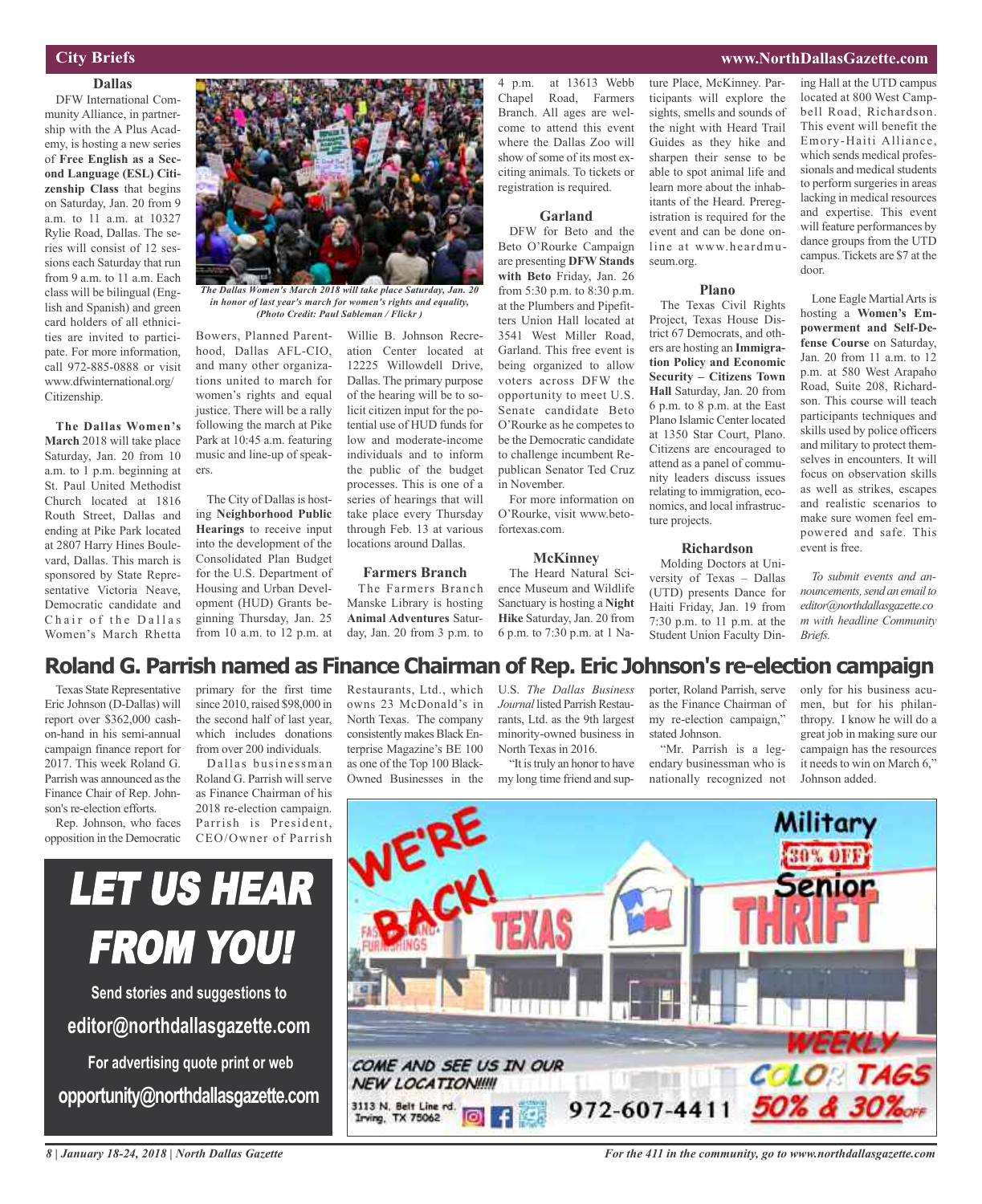# **NDG Movie Review: Proud Mary is OK at best**

By Ruth Ferguson *NDG* Editor

Proud Mary starring Taraji P. Henson burst on the scene with a dynamic trailer. It looks like 2018 is going to start off with an exciting action flick with a different twist, a female hired gun. While it is true this is not a bad film, there is a reason it is released in January which is considered the burial ground of movie release dates. There is plenty of action, but not enough depth to truly care about the character's plight.

On a routine kill assignment, if there is any such thing, Mary (Henson) knocks off a man we never even get a clear look at before she discovers his young son. Thanks to headphones and is squarely focused on the video game he is playing, the young boy



does not even realize his life has suddenly changed forever. We watch Mary take the young boys photo from a frame. Then suddenly it is a year later and it appears Danny (played by Jahi Di'Allo Winston) has fallen into a life of crime himself and when he needs rescuing Mary just happens to arrive on the scene.

Mary is not a gun for hire to highest bidder she works

ing the director or producer is a fan of the Color Purple and was tickled at the chance to reunite Shug (Margaret Avery) and Mister. In Proud Mary Avery plays Glover's wife Mina, who we meet for a minute at her birthday party eating red velvet cake. Benny

for Benny (Danny Glover) who is the head of one of the two biggest crime families in Boston. I am guess-

## **9-1-1 featuring Angela Bassett appears to be a hit**

The Jan. 3 premiere of FOX's new series, 9-1-1, grew to 14.7 million viewers in 7-Day multi-platform viewing (including its encore), delivering FOX's largest debut since EMPIRE in 2015, excluding post-Super Bowl premieres. In Nielsen Live  $+ 7$  Day, the show delivered 10.7 million viewers, a lift of 57 percent from Live+Same Day.

On social media, 9-1-1 is this season's No. 1 new broadcast drama series and the most engaging new broadcast program on YouTube, with more than nine million views.

9-1-1 explores the highpressure experiences of police officers, paramedics and firefighters who are thrust into the most frightening, shocking and heart-stopping situations. These emergency responders must try to bal-



ance saving those who are at their most vulnerable with solving the problems in their own lives.

The provocative series stars Academy and Emmy Award nominee Angela Bassett ("American Horror Story," "What's Love Got to Do with It"), Emmy Awardand Golden Globe nominee Peter Krause ("The Catch," "Six Feet Under") and Emmy Award nominee Connie Britton ("Nashville,"

"Friday Night Lights," "American Horror Story"). The series also stars Oliver Stark ("Into The Badlands"), Aisha Hinds ("Shots Fired," "Underground"), Kenneth Choi ("The People v. O.J. Simpson: American Crime Story") and Rockmond Dunbar ("Prison Break," "The Path").

*F OX*

9-1-1 airs Wednesdays 8 p.m. on FOX and full episodes are available nextday on FOX NOWand Hulu.

leaves much of the day-today operations of the family business to his son Tom played by one of the best visual assets of the movie, Billy Brown (just ask Viola Davis as he was her lover for a while on How to Get Away with Murder).

The challenge with Proud Mary is it generates more questions then it ever answers for viewers. In a city the size of Boston, how believable is it she is going to find the little boy a year later at the moment he needs help the most? I get that his dad was not Father of the Year material, but you just want to ride off into the

sunset with the woman that just admitted she killed your daddy? The guy who was robbed one day in a drug deal gone bad just happens to be working in the alley in of a totally different crime family - they co-share drug dealers these days? There are others, let's just say when they cut this film down to 89 minutes, it was a brutal chop job and the story suffers as a result.

Henson has been vocal about her concerns that Screen Gems, the film studio, did not provide any support for this movie. She is right there were no advance screenings for critics

and the fact they released it in January is a sign they had little faith in its potential success. It appears they were not wrong with a dismal opening weekend box office of an estimated \$3 million. Whether is the fault of the studio, the director, the story, the editing job or the performance is unclear. I lean in the direction of the filmmaker and editing of the film. But you can be the judge at a local theater near you, this week, but likely available on DVD or your favorite streaming system sooner than they expected.

Proud Mary is rated R for violence.

**RE-ELECT** JUDGE KIM CODKS w udgesmookuum

# **Frieda Porter for the Office** of Justice of the Peace

(Tarrant County, Precinct 7) - Number 1 on the Ballot.

The Justice of the Peace Office governs over Landlord and Tenant **Disputes, Evictions, Small Claims,** Truancy, and some minor traffic tickets.

As a State Licensed Realtor of over 17 years and a Landlord, I've worked diligently to help build Homeownership. I've also worked hands on with the eviction process in the Justice of the Peace Courts to successfully resolve various **Landlord and Tenant issues.** 



I've volunteered my services for the Arlington NAACP Using my experience and education of Fair Housing, Real Estate Law and Multi-Family Management to bring positive resolution to citizens with Landlord complaints.

Precinct 7 is my home. My children grew up here. As JP, I will use my office as a support to homeowners, renters and help our truants move into a positive direction. Remember, I'm Number #1 on the Ballot. Cast your vote for Frieda Porter for Justice of the Peace, Pct. 7 on March 6, 2018.

Note: Precinct 7 includes Tarrant Grand Prairie, South Arlington, Mansfield, Kennedale, Dalworthington Gardens and Rendon Pol. Adv. paid for by Frieda Porter for JP campaign

## **Enter to Win! Ticket Giveaway**

*NDG Entertainment Ticket Giveaway!!! Follow North Dallas Gazette on Facebook, Twitter and Instagram to keep up on all the latest!!!*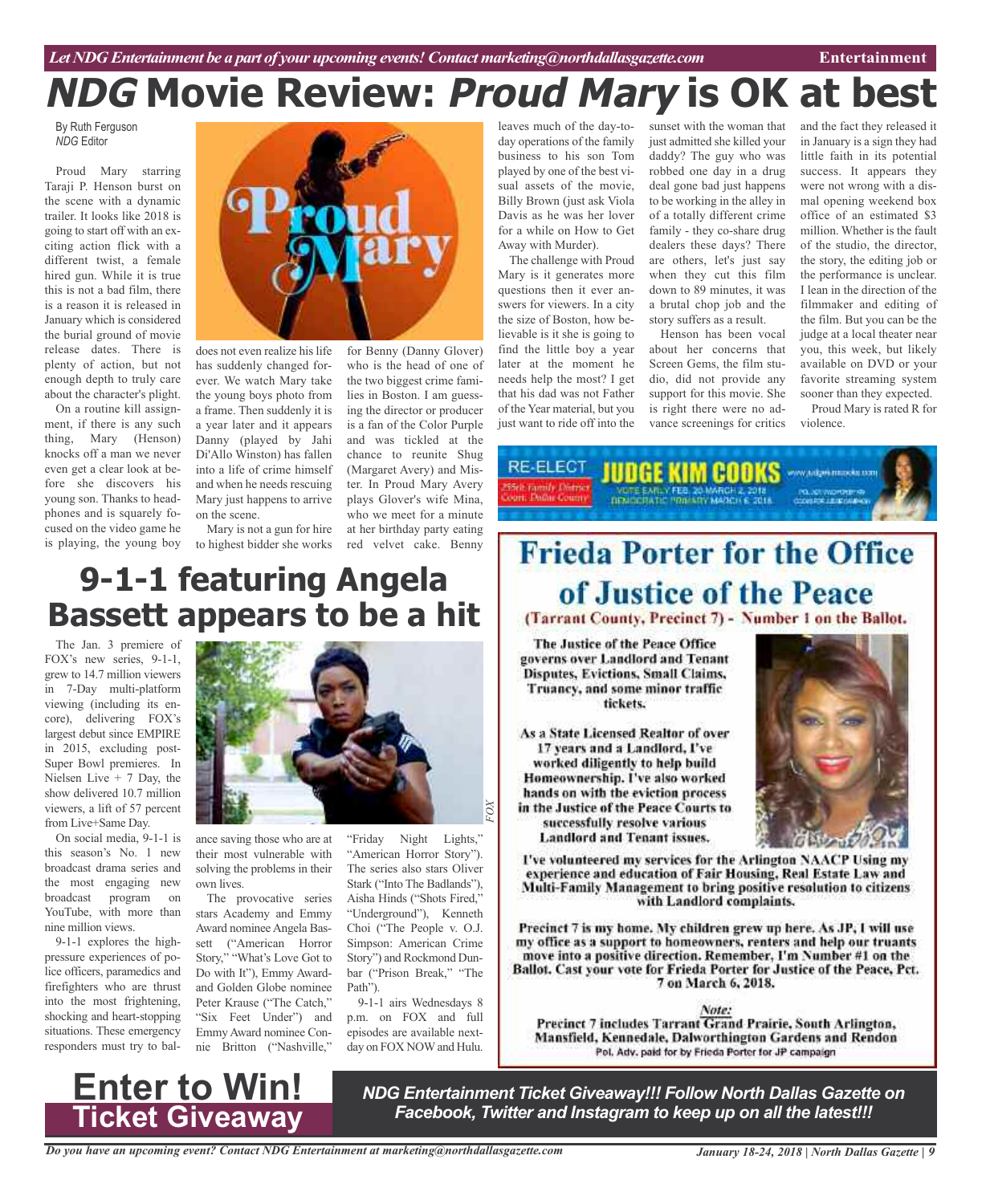## **Yellowman premiere set for Feb. 1 at Soul Rep Theatre**

Soul Rep Theatre Company's SOUL POWERED 11th season of plays continues with the regional premiere of the Pulitzer Prizenominated lyrical drama, YELLOWMAN, by Dael Orlandersmith. The production is directed by theater veteran Ed Smith and stars two dynamic actors -- company member, Monique Ridge-Williams, and Angelo Reid. YELLOWMAN will run Feb.  $1 - 4$  and Feb. 9 – 11 at the South Dallas Cultural Center, where Soul Rep is the resident theater company.

Set in South Carolina between the  $1960\text{'s} - 80\text{'s}$ , this dramatic two-person play has been deemed both "heartwarming" and "heartbreaking." YELLOWMAN explores colorism and its effects on the decades' long friendship between darkskinned and heavy-set "Alma" and the fair-skinned



"Eugene", who mature and fall in love, much to the dismay of their families. Through searing poetry and rich storytelling, the play also illustrates the beauty and depth of the Gullah culture of the Carolinas and the destructiveness of generational self-hatred and abuse.

"Although the play takes place within the Black community," she explains, "the themes of alcoholism,

parental abuse, and selfabuse are universal themes. That is the play's intent  $-$  to show universality."

Tickets range from \$15 - \$20 and can be purchased on Soul Rep's website – www.soulrep.org. Performances will take place on Fridays and Saturdays at 8 p.m. and Sundays at 3 p.m. A "pay as you can" preview performance is scheduled for Thursday, Feb. 1.

## **Dallas Summer Musical season tickets, including Hamilton, on sale now** sical, and 2018 Grammy

Dallas Summer Musicals, Inc. (DSM) and Broadway Across America (BAA) have announced the full lineup of Broadway shows coming to Dallas as part of the 2018-2019 season, as well as Dear Evan Hansen, which will headline the 2019-2020 season. Joining previously Hamilton and Disney's Aladdin is Broadway's most beloved musical, the 2017 Tony Award winner for Best Revival, Hello Dolly!

Also announced is Cameron Mackintosh's new production of Andrew Lloyd Webber's The Phantom of the Opera; the romantic and adventure-filled new musical Anastasia; the legendary story direct from Broadway, Miss Saigon; and a new Broadway production of Fiddler on the Roof, directed by Tony winner Bartlett



BAA are is welcoming back two audience favorites to Dallas as Season Add-Ons. The musical Elf, based on the film of the same name will return to Dallas just in time for the holiday season. By popular demand, The Book of Mormon, winner of nine Tony Awards including Best Musical, will also return to Dallas for a limited one-week engagement. It was also announced that the winner of six 2017 Tony Awards, including Best Mu-

Sher. In addition, DSM and

Award nominee Dear Evan  $\overline{S}$  Hansen will play Dallas as part of the Dallas Summer Musicals 2019-2020 season. Subscribers for the 2018- 2019 season will have first

 $\tilde{\mathcal{Z}}$  access to reserve their seats  $\mathbb{\widetilde{S}}$  for DEAR EVAN HANSEN when they renew their subscription for the 2019-2020 season. The dates and performance schedule will be announced at a later date.

"The stage is set for another amazing season at Dallas Summer Musicals. With so many hits direct from Broadway, we continue to fulfill our promise of bringing the best of Broadway to North Texas. It's the season everyone's been waiting for, so don't miss your chance to be in the room where it happens!" says Kenneth T. Novice, DSM President.



*Do you have an upcoming event? Contact NDG Entertainment at marketing@northdallasgazette.com*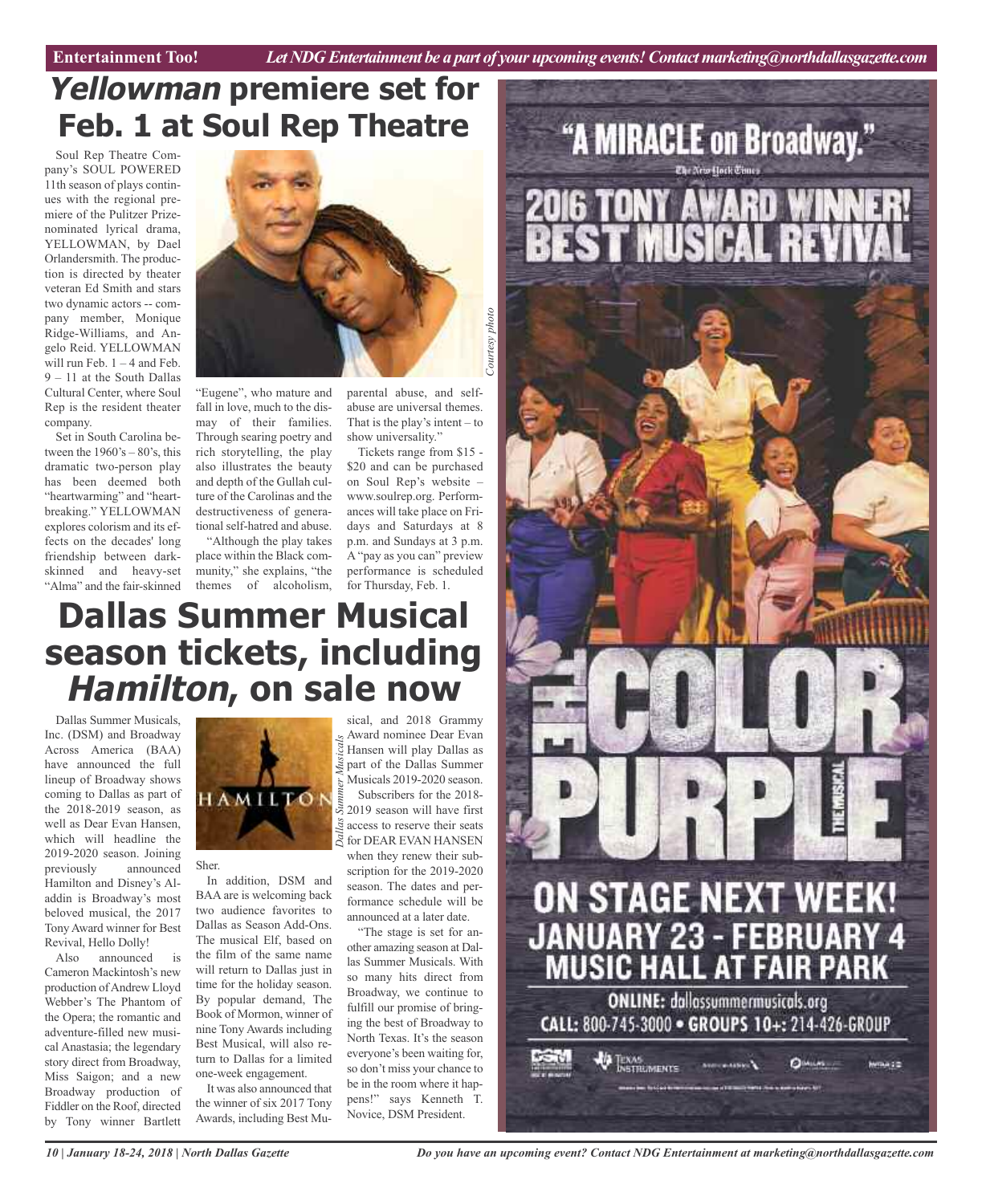### **Marketplace**

### **JC Penney selected by Black Enterprise as a Best Companies For Diversity**

NEW YORK -- BLACK ENTERPRISE, in collaboration with The Executive Leadership Council, the leading organization of black senior managers, has released its annual listing of the 50 Best Companies for Diversity as featured in the publication's November/December 2017 issue. These 50 companies recognize the value of the link between diversity and engagement, which is driven by corporate leadership at the highest level.

Texas selected were AT&T, Comerica Bank and JC Penney. Nationally other companies included Merck & Company, Xerox, Fannie Mae, and American Express.

The three companies from TERPRISE began publish-In 2005, BLACK EN- ing its list of the "Best Companies for Diversity," identifying those corporations that proved to be the best of the best in developing a culture and executing policies that promoted inclusion of African Americans within their workforce, senior man-

agement ranks, corporate boards, and supplier pools.

"At a time when African American executive talent is more abundant than ever, corporations should willingly embrace our inclusion to drive their performance," says BLACK ENTER-

PRISE's President and CEO Earl "Butch" Graves Jr. "The strength of our nation is in its diversity. In order for America to fully realize its potential, African Americans and other minorities must be an integral part of that equation—period."

## **Dallas businessman appointed to IRS Advisory Council**

The Internal Revenue Service has announced the appointment of seven new members to the Internal Revenue Service Advisory Council (IRSAC), and one is from Lewisville. 26-year local businessman, Charles Read, President and CEO of GetPayroll, passed an extensive review process to be appointed asthe Small Business Self-Employed/Wage & Investment (SBSE/W&I) Advisor for the Council.

The IRSAC, established in 1953, is an organized public forum for IRS officials and representatives of the public to discuss various issues in tax administration. The council provides the

IRS Commissioner with relevant feedback, observations, and recommendations.

The IRS strives to appoint members to the IRSAC who represent the taxpaying public, the tax professional community, small and large businesses, academia and the payroll community. It

only makes sense that Mr. Read would be selected for the Council.

Read is a Certified Public Accountant, US Tax Court Practitioner, and the founder and CEO of Custom Payroll Associates Inc. (GetPayroll and the Simon™ Payroll App) in Lewisville, Texas, where he has been preparing

business and individual tax returns since 1991. He leads business development, strategy and operations for a full-service business-tobusiness payroll and payroll tax processing company that helps small- to mediumsized businesses across the U.S. with direct deposits, debit card loads, printed

checks, payroll deposits, reports and tax filings, yearend Forms W-2 and employer-employee website portals. Read earned his BBA and MBA from the University of North Texas.

Read has been appointed to serve three-year appointments on the council beginning in 2018.

## **RACE,** continued from Page <sup>1</sup>

open due to the retirement of State Rep. Helen Giddings.

Of the four candidates running, Deshaundra Lockhart Jones and Carl Sherman, Sr. were present at the forum. Also running are Christopher Graham and Victoria Walton. Jones and Sherman are quite familiar to each other, as they both have served as elected members of the DeSoto City Council. Jones emphasized that she is the only currently-elected official running for the office. Sherman, who has served as the mayor of DeSoto in the past, is currently working as a city manager for Hutchins.

"One of the things I like to bring is a continuation of what I've already brought, which is advances in technology and things that are environmentally responsible," Jones said. "Things that also include positive health options for our individuals. The healthcare costs are rising and the things that are necessary to improve that happen to impact more than one demographic of the population. In addition to that, on the educational forefront, being able to make sure that we have what we need to have

a wholesome, working pool of individuals to attract as well as incentivize the businesses to come to the Southwest region."

Sherman pointed to education and school finance as one of his main reasons for running.

"Approximately \$47 billion (of the state's total budget) is set aside for education, and each session it seems legislators are giving less and less back to the local community" Sherman said. "We've gone from 58 percent, down to 38 percent. In the next two years, we're going to add 80,000 more students to our student population across the State of Texas. That's the size of Lancaster and DeSoto combined. So we need more resources and not less."

In the race for State Representative District 113, only second-time candidate Rhetta Bowers was in attendance. Also running for the seat is Billy Ingram. Bowers comes from a background of broadcast journalism, but set her career aside to raise her children. She said she is now ready to focus on the issues facing the citizens of Texas. She served as Chair of the Dallas Women's March, and ran for the seat in 2016 as



*Rhetta Bowers, a Democratic candidate for State Representative District 113, addresses the audience during her turn at the Monday Night Politics forum held on Jan. 15. With Dallas hit by frigid temperatures that day, the crowd was small for the second installment of the series and Bowers was the only HD-113 candidate to make it to Monday night's event. (Photo: David Wilfong / NDG)*

well.

"I will tell you that I never planned to run for office," Bowers said. "I truly am a community organizer and only want to make my community a better place. And it just so happened that I ended up in a life of public service just as an appointed official and working whether it was in the community with PTA boards, band booster boards and on the executive committee and just working to make our community better."

The final race presented for the night featured Joe Bogen, a local attorney running for State Senate District 16. Billy Ingram is also running for the office, but was not in attendance on Monday night. Bogen's legal practice has been in criminal defense, and he

indigent and juvenile clients. He was born in District 16 and like Gonzalez, he identifies himself as part of the new Progressive wing of the Democratic Party.

points out he has focused on

If chosen in the primary, Bogen will be facing Republican Don Huffines in the general election, a fact that was not lost on the overwhelmingly Democratic crowd. The simplest answers sometimes being the best, Bogen brought laughter and cheers from the crowd when asked by moderator Mercedes Fulbright what he would do for the district if he did not win the race. "Run again," was his short response.

Bogen stated that in his practice he has seen the disparity in how individuals

face the legal system as defendants. He recalled seeing defendants from a murder caught on camera and a police shooting get bailed out the next day, while he's had a teenage client languish in jail from a simple posses-

sion charge. Monday Night Politics is held every Monday from 6- 8 p.m. until March 5 at the African American Museum at Fair Park. The event is always free and open to the public.



**A successful asphalt company in the Mid-cities area has openings for:**

#### **Experienced Truck Drivers**

- Current Class A CDL • Satisfactory driving record for the last 3 years (deter-
- mined by Company driving standards). • Pass pre-employment drug screen and DOT physical.
- Speak and write in English.
- Work extended hours, including weekends.
- Must be able to legally work in the United States.
- 

#### **Labor and Equipment Operators: Asphalt and Stabilization Crews**

- Pass pre-employment drug screen and physical.
- Speak and write in English.
- Work extended hours, including weekends.
- Must be able to legally work in the United States

#### **Surveyor Helper**

- 21 years of age
- Familiarity with computers
- Good math aptitude
- Current Class C driver's license.
- Satisfactory driving record for the last 3 years (deter-
- mined by Company driving standards).
- Pass pre-employment drug screen and physical.
- Speak and write in English.
- Work extended hours, including weekends.
- Must be able to legally work in the United States

**Come talk to us and see what we have to offer!**

(817) 267-3131, Monte

Or apply in person: Reynolds Asphalt 8713 Airport Freeway Suite 100 North Richland Hills, Texas 76180 **EEO**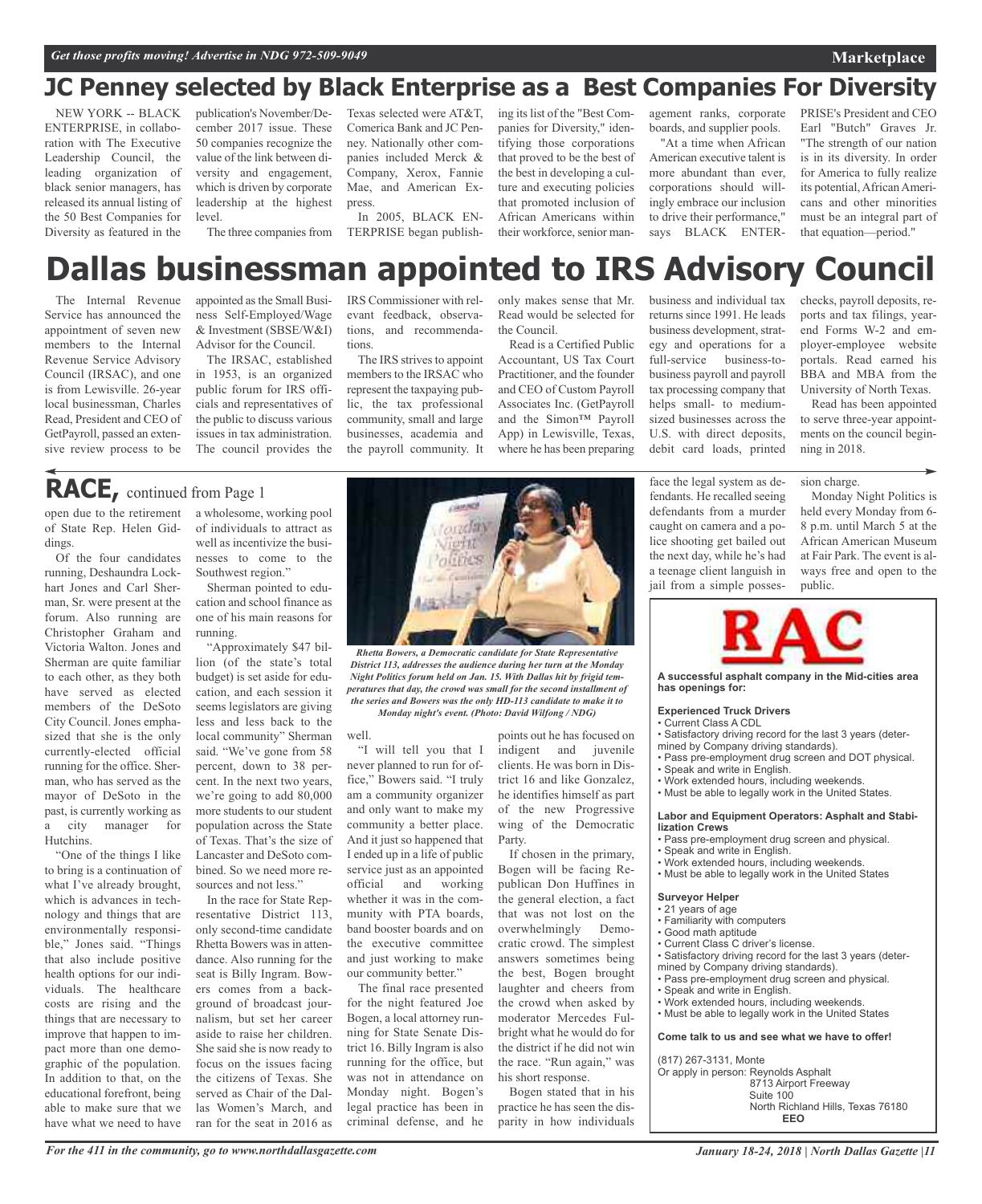## **Skin color, not credit risk, tied to auto finance, says report**

By Charlene Crowell

Nationwide, auto loans represent the third highest category of consumer debt. And according to new research, the color of your skin has a lot to do with how much debt is incurred.

Discrimination in Auto Lending, authored and published by the National Fair Housing Alliance (NFHA), found that despite federal laws banning credit discrimination by race or ethnicity, race remains a key factor in the cost of financing auto loans.

According to the report, "This discrimination has undoubtedly played a part in creating the racial and ethnic wealth gaps and credit access disparities that exist in the U.S. today, and it will ensure that they persist if allowed to continue unchecked."

Like secret shoppers, NFHA sent eight teams of

testers to dealerships to inquire about purchasing the same vehicle. Each team was told to ask the same questions and then report on their experiences. Seven of the teams were non-White and had both higher incomes and credit scores that of the eighth and White tester.

All testers encountered challenges to securing information needed to secure the best auto loan available. However, the Non-White testers noted being treated disrespectfully and receiving a pricier quote for finance than the White testers. Numerically, the sum of experiences found:

75 percent of the time, White testers were offered more financing options than Non-White testers;

62.5 percent of the time, Non-White testers who were more qualified than their White counterparts received more costly pricing options; and

On average, Non-White testers who experienced discrimination would have paid an average of \$2,662.56 more over the life of the loan than less-qualified White testers.

"Such high rates of discriminatory treatment are alarming and extremely rare in similar audit-style investigations conducted in the mortgage lending industry," states the report. "Although it has its bad actors, the mortgage lending industry has been regulated and monitored for civil rights violations for decades. It is imperative that auto lending regulations, particularly those that are designed to fight discrimination, are similarly robust and regularly enforced."

Earlier research by the Center for Responsible Lending (CRL) reached similar conclusions. A lack of transparency, dealer

mark-ups on interest financing, and practices known as 'loan packing' and 'yo-yo' scams have all been cited by CRL.

Loan packing is a term used to describe how dealerships steer consumers into bundling several services and/or products that effectively boost purchase and finance costs. Often, many consumers do not know is that these products can often be purchased far cheaper if they were to secure them independently of the dealership.

Yo-yo scams in auto financing occur when a consumer drives a car off the dealer lot without finalizing its finance. Technically, if the loan paperwork has not been signed but the consumer has the use of the vehicle – especially overnight or longer -- the consumer unwittingly has taken delivery on the car. By the time the consumer returns, the

dealership hikes the price of lawsuit in 2013 for \$98 milthe vehicle and interest – the 'yo-yo'. At that point, the consumer has next to no opportunity to negotiate price or finance rates. If a trade-in of an older car is involved, dealerships often tell these kinds of customers that it has already been re-sold.

Commenting on the new NFHA findings, Delvin Davis, a senior CRL researcher said, "Racial discrimination should not be tolerated with any financial product – which makes regulation especially important when the product is one of the most expensive investments a family will make."

In recent years, the Consumer Financial Protection Bureau (CFPB) found racial discrimination in interest rate markups, then sued and settled these issues with banks and financing arms of major auto manufacturers. For example, Ally Financial and Ally Bank settled its

lion. In 2015, Honda's settlement was \$24 million and Toyota's in 2016 was \$21.9 million.

NFHA also likened auto discrimination to yet another more form of bias that burdens Blacks and other consumers of color.

"Too often the people in this situation are people of color whose neighborhoods have been starved of investment and whose ability to move to neighborhoods that better connect them to opportunity has been constrained by discriminatory policies and practices. And too often, when they seek a loan to finance an auto purchase, they face discrimination again."

The Equal Credit Opportunity Act (ECOA) makes it illegal for creditors to discriminate against credit applicants based on race, color, religion, national ori-

See AUTO, Page 14



January 1, 2018,

Ed Bell Construction is a Dallas based heavy highway contractor doing business in the North Texas market since 1963. With clients such as TxDOT, Dallas County Public Works, and the Cities of Dallas, Fort Worth, Richardson and Mansfield (plus many others), we have a strong backlog of work in the highway market locally.

We are currently hiring for the following positions:

### **• CDL Driver (Haul Truck)**

Available: multiple openings Rate: Negotiable Must have own transportation Years of Experience required will vary, from 6 months to 2 years (depending on position) **Physical and Drug Screen Required Must have a Clear Background**

**Must be at least 18 years old (CDL Driver, 21 yrs)**

**Must apply in PERSON, Monday – Friday from 8am to 11am @ 10605 Harry Hines Blvd. Please visit our website: www.edbellconstruction.com/careers Or email your resume to: careers@edbellconstruction.com**



*12 | January 18-24, 2018 | North Dallas Gazette*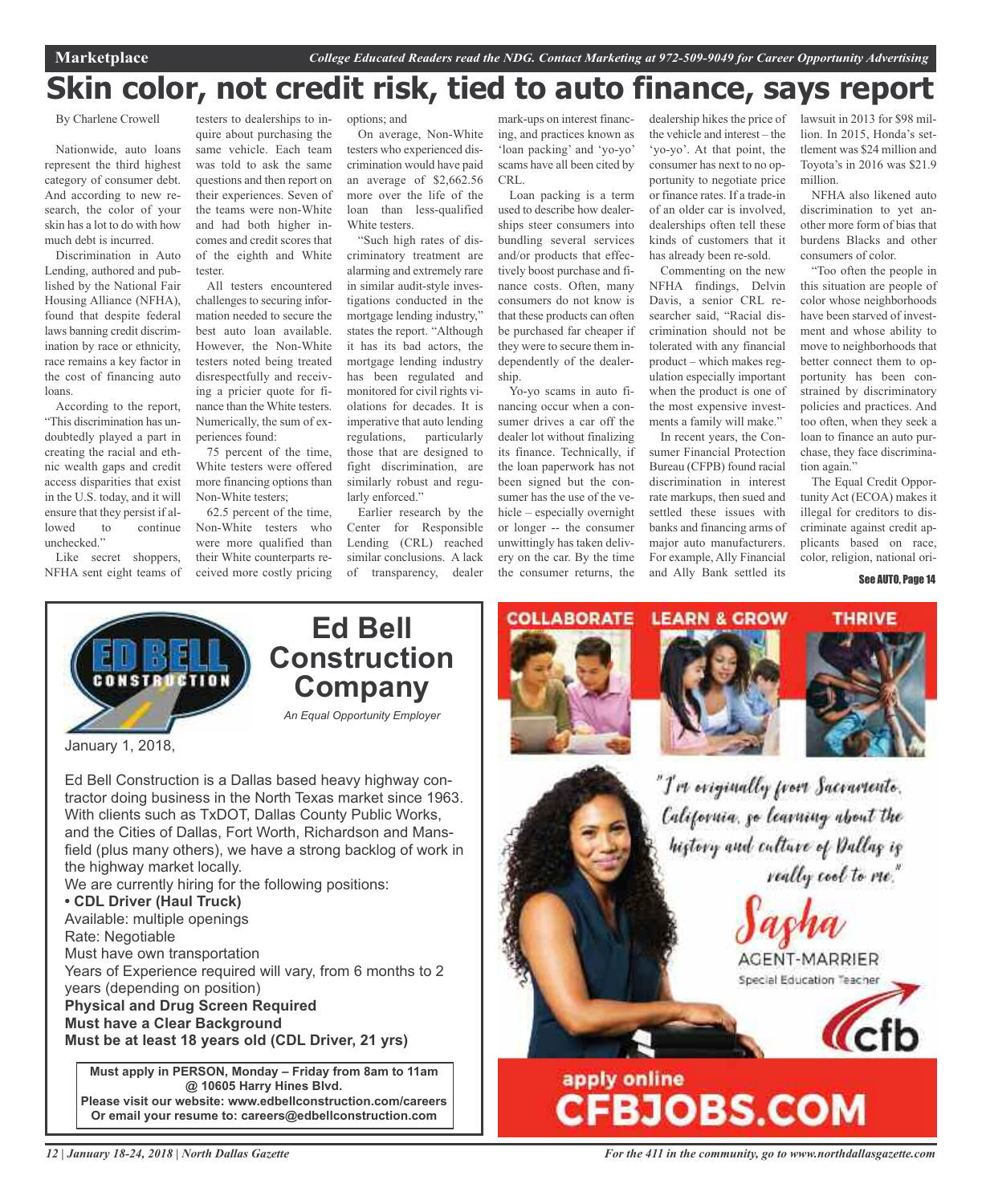## **Upcoming DFW area job fairs**

### **Jan. 20 United Protective Services Job Fair**

United Protective is a privately held, independent corporation dedicated to providing contract security services throughout the Texas region. They are looking for full time Security Officers that can exhibit a high level of professionalism when interacting with clientele and fellow employees and can meet all state requirements to obtain and maintain a Non-Commissioned Security Officer License in the State of Texas. These positions offer competitive pay rates and benefits. General duties include: responding to any and all medical emergencies on site, properly identifying all tenants and/or visitors upon arrival, staying firm with the rules and regulations for the facility and company, and possessing a dedication to the post and property. Availability must be able to work overnight, on weekends and on holidays. All candidates must be 21 years or older, have no criminal history, and must possess a high school diploma or equivalent and a valid state driver's license in addition to passing a drug urinalysis test. All job seekers are encouraged to schedule an interview ahead of time by calling 214-342- 5300. The fair will be held from 10 a.m. to 1 p.m. at



6500 Greenville Avenue, Suite 525, Dallas.

#### **Jan. 21 & 28 Six Flags Over Texas Job Fair**

Six Flags Over Texas is hosting a job fair with onthe-spot job offers for many positions. Walk-ins are welcome to this hiring event. Interested applicants should complete an application online at sixflagsjobs.com. Applications should be completed prior to interviewing at the job fair. Team members will receive perks such as: pay above minimum wage, free park admission, health benefits, private employee benefits, reward programs, on-site training, flexible scheduling, a weekly pay day, and mentor programs. Positions include areas such as lifeguarding, retail, guest services, entertainment, cooking, and ride operations. The company is looking for hard-working, enthusiastic and eager individuals who are ready for a challenging and rewarding position. This fair will be held from 10 a.m. to 4 p.m. at 2201 E Road to Six Flags Street, Arlington.

#### **Jan. 23 & 24 EOS USA Hiring Event**

EOS USA is hosting an onsite job fair to fill multiple full time Collection Specialist positions in their growing call center. All job seekers are encouraged to bring a copy of their his/her resume to this event, as hiring managers will be onsite to conduct interviews on both days. All candidates must clear a drug test and standard background check and must possess a professional reference and high school diploma or GED equivalent to be considered. For questions, please contact Lauren Sacchetti at 781-753-4340. This fair will be from 10 a.m. to 3 p.m. on Tuesday, Jan. 23 and Wednesday, Jan. 24 at 4099 McEwen Road, Suite 700, Dallas.

#### **Jan. 24 Penn Apartment Staffing Job Fair**

Penn Apartment Staffing provides quality full-time and temporary staffing for the apartment industry in Dallas, Fort Worth, and Houston by recruiting candidates to meet all of a community's staffing needs. The company matches qualified candidates with positions such as: Property Manager, Assistant Manager, Leasing Consultant, Lead Maintenance, Assistant Maintenance, Make Ready, and

Porter / Groundskeeper positions for Direct Hire, Temp-to-Perm, and Temporary opportunities. All job seekers are encouraged to book their spot for this job fair online at pennapartmentstaffing.com. This fair will be from 9:30 a.m. to 3:30 p.m. at 10300 North Central Expressway, Dallas.

### **Jan. 24 & 25 Pilot Flying J Job Fair**

Pilot Flying J is looking to hire new managers to join one of the leaders in the retail and restaurant industries and assisting in bringing quality customer service to each and every location which serves a million and a half customers a day. With over 650 retail locations and over 350 restaurants, the company is looking to hire positions such as: retail general managers, deli managers, kitchen managers, and retail and deli shift managers. All candidates must have basic knowledge of the principles and methods behind showing, promoting and selling products or services, the ability to coach and develop others with exceptional people management skills, and the ability to analyze, interpret and act on date to achieve desired business objectives. Benefits include: Nationwide medical/dental/vision plan, 401(k), flexible spending accounts, adoption assistance, tuition reimbursement, flexible schedules, and weekly pay. Job seekers are encouraged to dress business casual and bring copies of their resume. This fair will be from 12 p.m. to 5 p.m. on Wednesday, Jan. 24 and 11 a.m. to 2 p.m. on Thursday, Jan. 25 at the DoubleTree by Hilton located at 2015 Market Center Boulevard, Dallas.

#### **Jan. 30 Richardson Recruiting Event and Career Fair**

This fair allows job seekers and potential employees to meet face-to-face with hiring managers looking to fill more than one hundred job openings. Free resume reviews will also be available by DFW Resume's Sara Timm. All jobs require U.S. citizenship and a minimum two years of industry experience on top of a degree.

There will be a cocktail reception after the Career Fair from 6 p.m. to 7 p.m. The fair will be held from 3

> **Attention Suppliers of Goods, Services and Construction Review Competitive Opportunities at https://garlandtx.ionwave.net www.garlandpurchasing.com 972-205-2415**

GARLAND

**DO YOU WANT AN EXCITING AND REWARDING CAREER?**

**PURSUE A CAREER AS A POLICE OFFICER OR FIREFIGHTER!**

• Competitive wages<br>• Array of benefits<br>• Education incentive pay<br>• ...and more

REGISTER ONLINE TO TAKE THE CITY OF IRVING'S NEXT CIVIL SERVICE ENTRANCE EXAM

*www.cityofirving.org*

*The City of Irving does not discriminate on the basis of race, sex, religion, age or disability in employment or the provision of services.*

p.m. to 6 p.m. at the Richardson Civic Center located at 411 West Arapaho Road, Suite 102, Richardson.

### **Jan. 31 Plano Career Fair**

Participants are invited to this free career fair to meet face-to-face with hiring decision-makers from some of the area's top employers. Dress professionally and bring plenty of resumes, because they will be there to hire.

Walk in and start interviewing, it's that simple. Save time, money and effort interviewing with multiple companies in one day at one location.

Many of these companies have several openings and are eager to meet with job seekers. Attend the career fair and get in front of decision makers. This fair will be held from 11 a.m. to 2 p.m. at the Plano Event Centre located at 2000 East Spring Creek Parkway, Plano.

**Paid Internship opportunity for writers, college students in the Dallas Area**

The *North Dallas Gazette* has an internship

position available. The goal is to provide students and aspiring writers an opportunity to gain published clips, experience and professional feedback. The position is for up



to 20 hours a week at \$8.00 per hour. Applicants must have reliable transportation.

**Send resume and writing samples to: businessoffice@northdallasgazette.com**

### **TISEO PAVING COMPANY** 419 E. Hwy. 80, Mesquite, TX 75150 Tel: (972) 289-0723 Fax (972) 216-5637 www.tiseopaving.com

Performing Concrete Street Paving in the Metroplex Area We Accept Subcontracting Bids For All Public Works Projects in the Dallas Area. We Are Accepting Applications for Concrete Mixer Drivers and Heavy Equipment Mechanics

**Equal Opportunity Employer** 

*For the 411 in the community, go to www.northdallasgazette.com*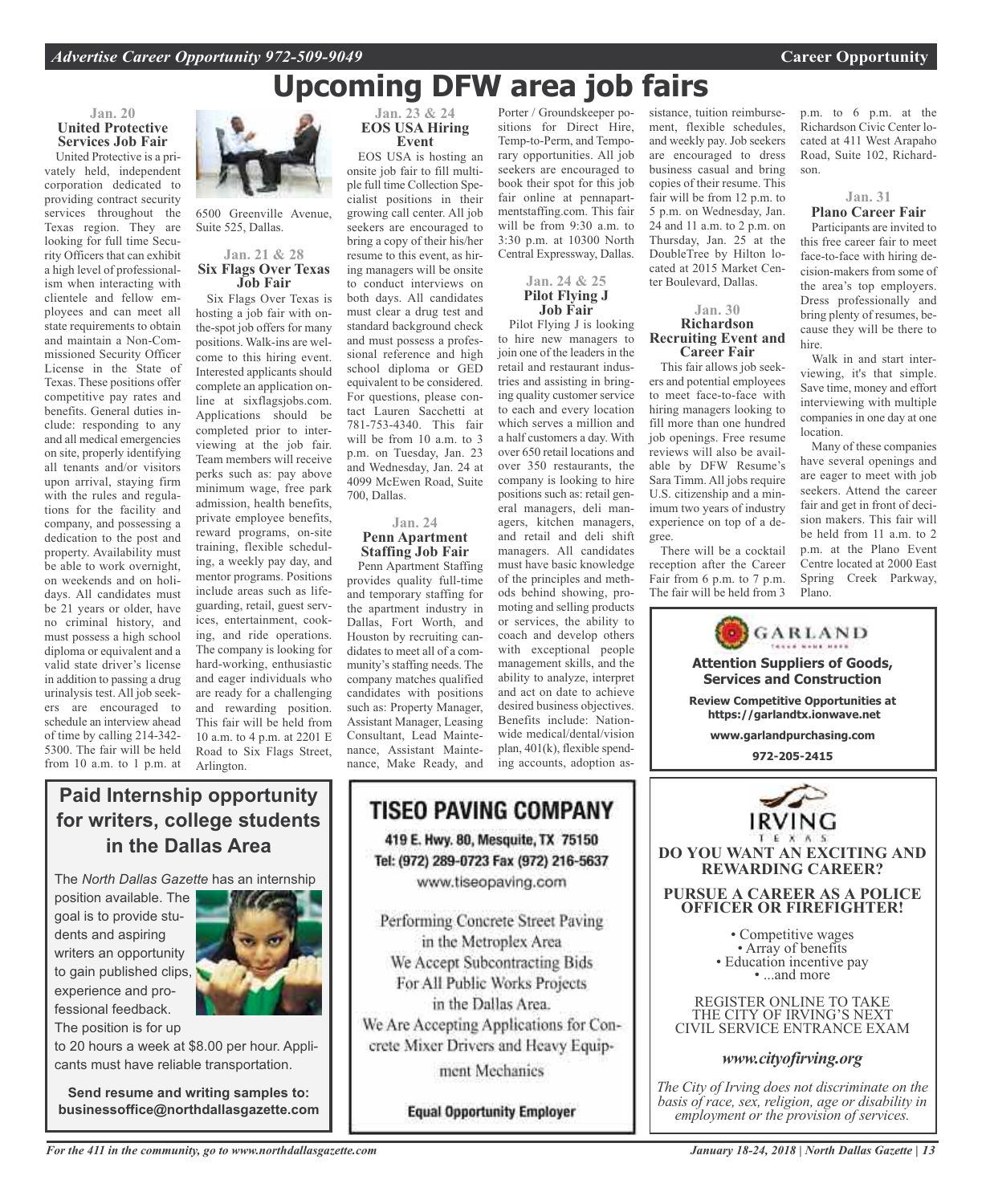### **BETHEL BIBLE FELLOWSHIP, CARROLLTON (A PLACE TO BELONG)**

*NOTICE: Pastor Woodson serves the community by providing "Professional Therapy and Counseling Services" on a "Sliding Fee" scale. To schedule an appointment call the Pastoral Counseling Center at 972-526-4525 or email the church at www.bethelbiblefelloswhip.org*

Discover Hope and Help for daily living; and, you don't have to be a member to come. The Connect-2-Reflect (C2R) meetings are held in comfortable and relaxed homes, one in Carrollton and one in Plano, refreshments are served. Call the church for details and start the New Year off blessed.

#### **January 21, 2018, 9:45 a.m.**

You're invited to our "Prayer and Meditation" at 9:45 am. You will be blessed and inspired. You don't want to miss this as we celebrate service to God, our community and all mankind.

**January 24, 2018, 7 p.m.** Join us in Wednesday's Prayer and Bible Study Class with Pastor Brenda Patterson, Senior Pastor Woodson, Pastor Larry Gardner, Pastor Bernadette and others conducting a new study on the book of Ephesians with supporting

chapters and verses. Spiritual maturity is God's desire for you; it's Time to Grow in the Word of God.

Dr. Terrance Woodson, Senior Pastor 1944 E. Hebron Parkway Carrollton, TX 75007 972-492-4300 www.bethelbiblefelloswhip.org  $\mathcal{L}_\text{max}$  , which is a set of the set of the set of the set of the set of the set of the set of the set of the set of the set of the set of the set of the set of the set of the set of the set of the set of the set of

### **FELLOWSHIP CHRISTIAN CENTER CHURCH IN ALLEN "THE SHIP"**

**January 21, 8 a.m.** Join us in our Sunday Morning Services as we praise and worship God in the Joycie Turner Fellowship Hall; followed by our Sunday Worship Services; and bring someone with you, you will be blessed.

### **January 24, 2018**

Join us in our Wednesday's 12 Noon-Day Live, Prayer and Bible Study and/or our Wednesday Night Live, Prayer and Bible Study at 7 p.m. to learn more about God's Word. Be encouraged by God's plan for your maturity and His glory; and most of all; be prepared to grow.

Dr. W. L. Stafford, Sr., Ed. D. Senior Pastor 1609 14th Street Plano, TX 75074 Future Building location is 2450 K Avenue #300 Plano, TX 75074 972-379-3287

### **AUTO,** continued from Page <sup>12</sup>

gin, sex, marital status, or age.

Under this law, consumers have the right to:

• Know whether your application was accepted or rejected within 30 days of filing a complete application.

• Know why your application was rejected. The creditor must tell you the specific reason for the rejection or that you are entitled to learn the reason if you ask within 60 days. An acceptable reason might be: "your income was too low" or

"you haven't been employed long enough." An unacceptable reason might be "you didn't meet our minimum standards." That information isn't specific enough.

• Learn the specific reason you were offered less favorable terms than you applied for, but only if you reject these terms. For example, if the lender offers you a smaller loan or a higher interest rate, and you don't accept the offer, you have the right to know why those www.theship3c.org

**INSPIRING BODY OF CHRIST CHURCH, Let's Go Fishing! MATTHEW 4:19**

 $\overline{\phantom{a}}$  , which is a set of the set of the set of the set of the set of the set of the set of the set of the set of the set of the set of the set of the set of the set of the set of the set of the set of the set of th

**January 19, 7 p.m.** All men are invited to Men's Ministry meeting each Friday night at 7 p.m., (IBOC promotes proactive male leadership.)

**January 21, 10 a.m.** You're invited this Sunday as we praise, worship, honor and magnify God's Holy name in songs and the spoken word.

**January 22, 2018, 7 p.m.** Join us in Monday School as we grow in God's Word; and learn what God has to say to us.

**Also, January 28, 2018 Every 2nd and 4th Sunday** Reserve your seat at Rushtaurant; it's all you can eat as long as you can eat. It's after Morning Worship Service. See you there!

Pastor Rickie Rush 7701 S Westmoreland Road Dallas, TX 75237 972-372-4262 www.Ibocchurch.org  $\overline{\phantom{a}}$  , which is a set of the set of the set of the set of the set of the set of the set of the set of the set of the set of the set of the set of the set of the set of the set of the set of the set of the set of th

### **MT. OLIVE CHURCH OF PLANO (MOCOP) (Uniting the Body of Christ Among Nations)**

**January 21, 10 a.m.** Join us for Morning Worship Service as we praise

terms were offered.

A second federal law, Unfair, deceptive, or abusive acts and practices (UDAAP) went into effect with the Dodd-Frank Wall Street ReformAct. Under UDAAP financial product and service providers are not allowed to coerce or deceive consumers into making unwanted purchases. They are also not allowed to mislead consumers through specific statements or through a lack of clear and full disclosure.

timely and underscores the

and worship God for His Honor and His glory; and don't forget to comeback at 7 p.m. for our Brazilian Church. **(WHERE COMMUNITY** Come and connect to God

**January 24, 2018, 7 p.m.** You're invited to our Wednesday's Bible Study class; you will learn what God has to say to us. Come to be encouraged by God's plan for your spiritual growth and His glory.

Pastor Sam Fenceroy Senior Pastor and Pastor Gloria Fenceroy 300 Chisholm Place Plano, TX 75075 972-633-5511 www.mocop.org

### **NEW MOUNT ZION BAPTIST CHURCH (Abiding in Christ)**

 $\overline{\phantom{a}}$  , and the set of the set of the set of the set of the set of the set of the set of the set of the set of the set of the set of the set of the set of the set of the set of the set of the set of the set of the s

**January 21, 7 a.m.** Join us for our Early Service or our Morning Worship Service as we praise and worship God, you will be blessed.

**January 24, 2018, 7 pm** Join us at our Wednesday's Intercessory as we pray to God for others.

Dr. Tommy L. Brown, Ed. D. Senior Pastor 9550 Shepherd Road Dallas, TX 75243 214-341-6459 nmzbcofdallas@aol.com **SHILOH MBC**

need to maintain strong antidiscriminatory protections and enforcement, including the Consumer Bureau's indirect auto lending guidance that addresses discriminatory pricing in the auto financing market, "said Mike Calhoun, President of the Center for Responsible Lending. "We commend NFHA for their incredible work and urge lawmakers at the state and federal level to use their power to fight against this type of unlawful discrimination and financial abuse."

### **Church Happenings www.NorthDallasGazette.com**

**IN PLANO**

**BECOMES FAMILY)**

through Shiloh; grow in Christ through the study of God's Word; and Serve God through service to each other and to the world.

**January 21, 2018** You are invited to our morning worship at 10 a.m. Sunday School will begin at 8:30 a.m. We would love to have you at our services.

**January 24, 2018, 7 p.m.** You're invited to our Wednesday's Bible Study to learn more about God's Word. Come and be en-

John 12:26.

your maturity and growth; it's all for His glory and His honor. We are, "Growing in Christ through the study of His Word."

### **January 27, 10 am**

Our Career Connections Ministry will host a "First Impression" Workshop. Everyone is welcomed.

Our church ministries offer opportunities for motivation and growth; join us and see. Be blessed of the Lord.

Dr. Isaiah Joshua, Jr. Senior Pastor 920 E. 14th Street Plano, TX 75074 972-423-6695 www.smbcplano.org



NDG now has a "Special Advertising Package" for churches and non-profit organizations that need to let the community know about your Special Event.

### Opportunity You Can Measure...

### **Church Events**

- Church Anniversary
- Pastor's Anniversary
- Women's Day
- Men's Day

**Non-Profit Org. Events**

- Fundraisers
- (Concerts)
- Special Events
- (Personal or Community)

### Special Rate \$199

(Black & White, per insertion) Ad size - 4.905"x 6"(Quarter Page, B&W) (NOTE: Color Ad \$75 extra per inserion) Production disclaimer - NDG ad meake-ready is not included in promotion. Layout/production of "copy ready"ad will be a nominal extra cost. E-mail ad copy to: Marketing@NorthDallasGazette.com or call our Marketing Department today! 972-509-90



"NFHA's investigation is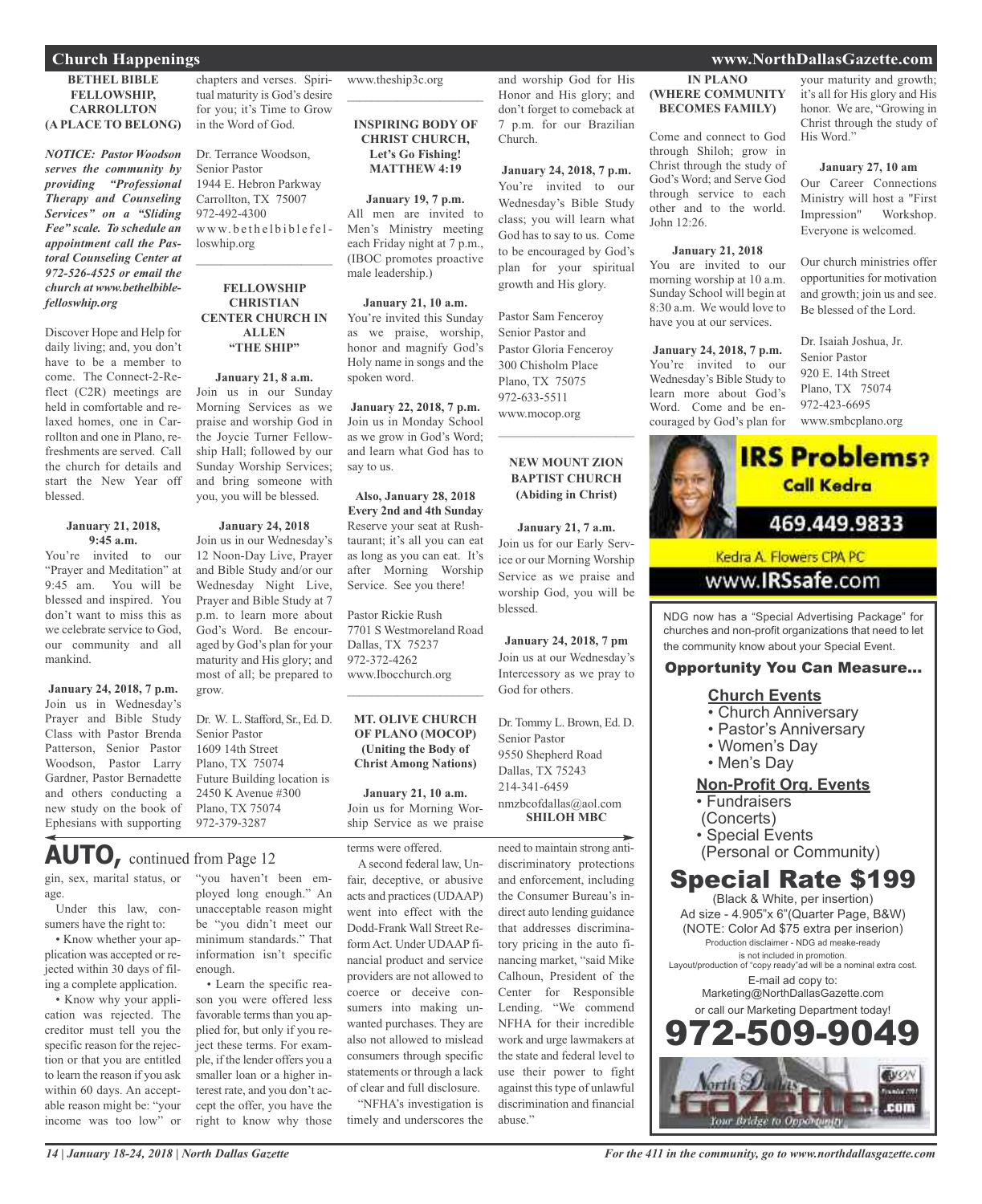# **Let us not forget, Dr. Martin L. King, Jr.**



*Send email to: businessoffice@ northdallasgazette.com to sign up for Sister Tarpley's weekly electronic newsletter.*

*Editor's Note: For the month of January, Sis. Tarpley isspotlighting thewisdom and contributions of Dr. Martin Luther King. This is Part 2 in a four-part series.*

It has been said, "That it is not when a man was born or when he died that makes the difference in his life and his legacy; it is the dash or space between his birth and his death."

Dr. King was born Michael Luther King, Jr., but later he had his name changed to Martin. His grandfather began the family's tenure as pastors of the Ebenezer Baptist Church in Atlanta honoring and praising God, he served from 1914 to 1931.

Dr. King's father served from then until his death; and from 1960 until his death Dr. Martin Luther King, Jr. acted as co-pastor.

He attended segregated public schools in Georgia, graduating from high school at the age of 15; he received his BA degree in 1948 from Morehouse College, a HBCU (Historical Black College and University) a distinguished institution of Atlanta from which both his father and grandfather had graduated.

After three years of theo-

logical study at Crozer a Theological Seminary in Pennsylvania where he was elected president of a predominantly White senior class, he was awarded theBD in 1951. Dr. King received his doctorate degree in 1955. In Boston he met and mar-

ried Coretta Scott, a young woman of uncommon intellectual and artistic attainments. Two sons and two daughters were born into the family.

In 1954, Reverend Martin Luther King, Jr. became pastor of the Dexter Avenue Baptist Church in Montgomery, Alabama.

He was a member of the executive committee of the NACP (National Association for the Advancement of Colored People) the leading organization of its kind in the nation.

In December 1955 he accepted the leadership of the first Black nonviolent demonstration of contemporary times in the United States; the bus boycott lasted 382 days.

On December 21, 1956, after the Supreme Court of the United States had declared unconstitutional the laws requiring segregation on buses, everyone rode the buses as equals.

In 1957 Dr. King was elected president of the Southern Christian Leadership Conference (SCLC), an organization formed to provide new leadership for the now burgeoning civil rights movement.

The ideals for this organi-





zation Dr. King took from Christianity; and its operational techniques from Gandhi.

In the eleven-year period between 1957 and 1968, Dr. King traveled over six million miles and spoke over twenty-five hundred times,

appearing wherever there world, providing what he wasinjustice, protest, and action; meanwhile he wrote five books as well as numerous articles.

In these years, he led a massive protest in Birmingham, Alabama, that caught the attention of the entire



*Dr. Martin Luther King, Jr. (January 15, 1929-April 4, 1968)*



called a coalition of conscience.

Dr. King planned voter registration drives in Alabama and he directed the peaceful march on Washington, D.C. of 250,000 people to whom he delivered his address, "l Have a Dream."

He conferred with President John F. Kennedy and campaigned for President Lyndon B. Johnson.

He was awarded five honorary degrees; was named Man of the Year by Time magazine in 1963; and became not only the symbolic leader of American Blacks but also a world figure.

At the age of thirty-five, Dr. Martin Luther King, Jr., was the youngest man to have received the Nobel Peace Prize.

When notified of his selection, he announced that he would turn over the prize money of \$54,123 to the furtherance of the civil rights movement.

Christian Wisdom and Quotes: "It is impossible for a person not to be puffed up by his good works unless he has first been deflated and destroyed by suffering and evil to the point that he knows that he is worthless and that his works are not his but God's."



Mid-week: Wednesday at 7:00 p.m. Youth Church: Every 3rd, 4th, and 5th Sunday at 10:45 a.m. AWANA: Wednesday at 6:30 p.m. Contact Information: 972-423-6695 www.smbcplano.org

*For the 411 in the community, go to www.northdallasgazette.com*